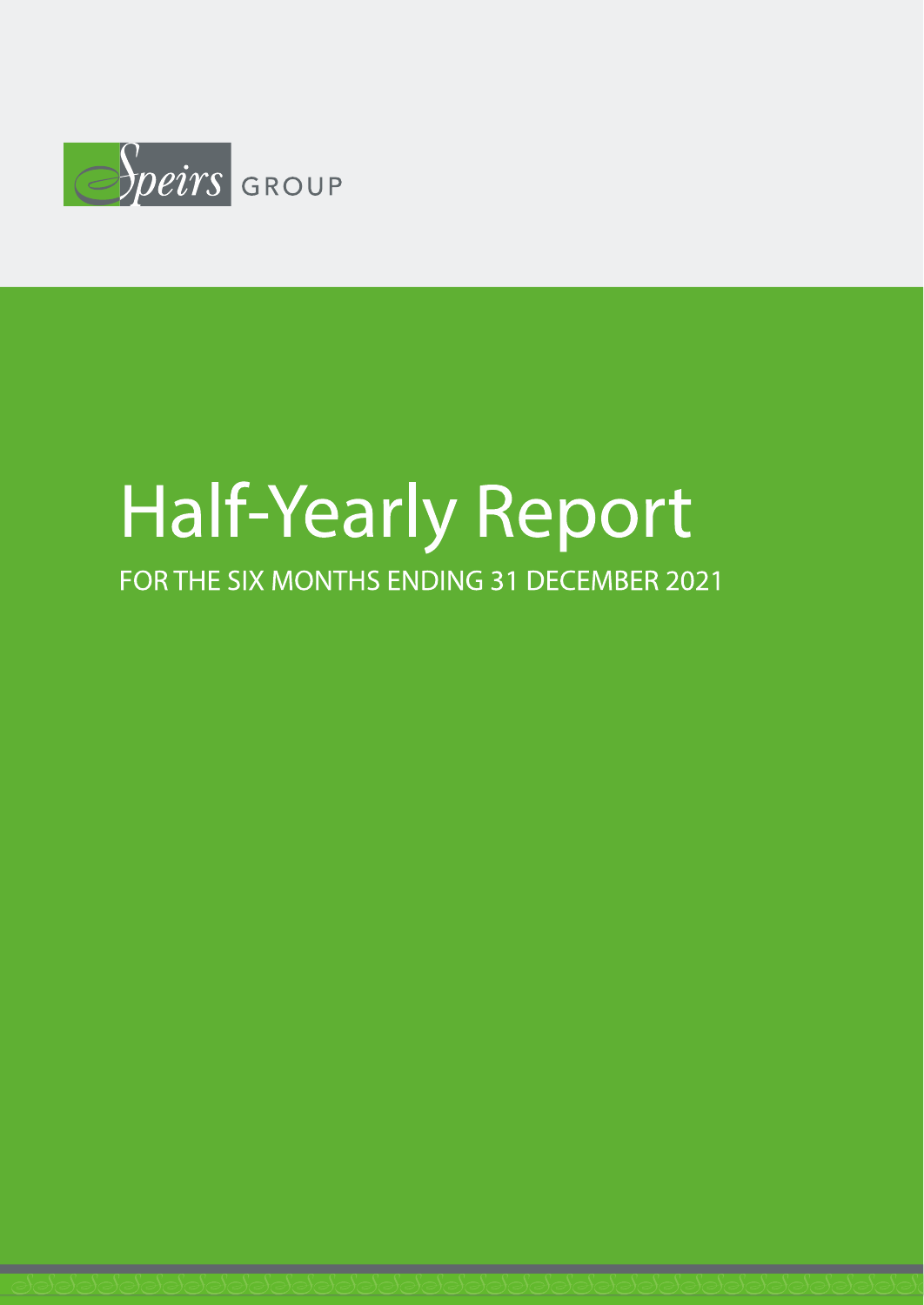

# **SPEIRS GROUP LIMITED REPORT TO SHAREHOLDERS FOR THE 6 MONTHS ENDED 31 DECEMBER 2021**

# Contents

#### **Page**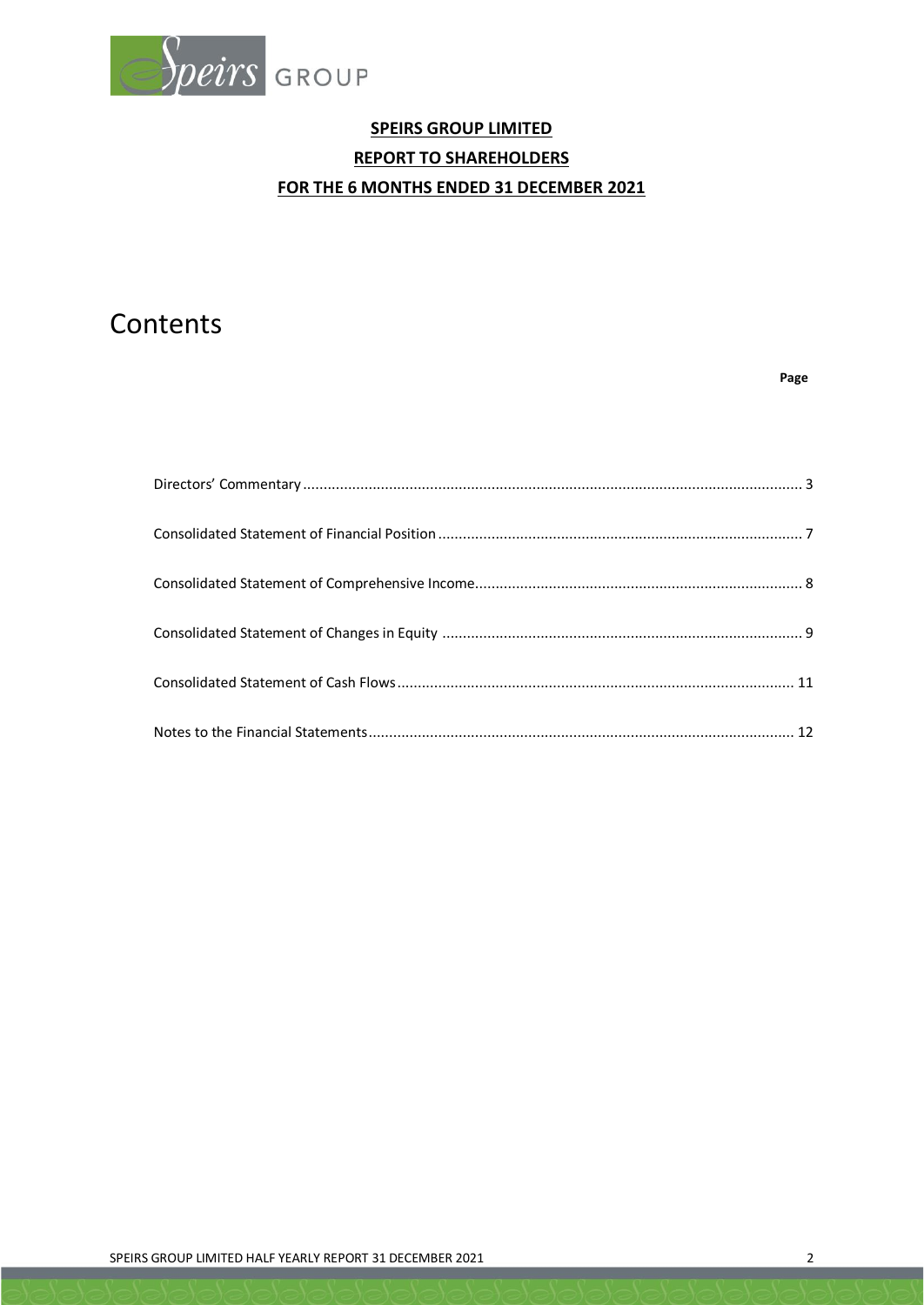

#### **DIRECTOR'S COMMENTARY**

#### *Overview*

The first six months of the 2021/22 financial year produced an overall group loss attributable to shareholders of Speirs Group Limited of \$202,000 compared to a loss of \$511,000 for the previous corresponding period, an improvement of \$309,000. The main contribution to the improvement was an improved result from Speirs Foods.

#### *Financial Performance*

The contributions to the overall loss after tax of \$202,000 can be summarised as:

|                                                                       | <b>Six Months</b><br><b>31 December</b><br>2021 | <b>Six Months</b><br><b>31 December</b><br>2020 |
|-----------------------------------------------------------------------|-------------------------------------------------|-------------------------------------------------|
|                                                                       | \$000                                           | <b>SOOO</b>                                     |
| Speirs Foods (2018) LP trading profit/(loss) before interest          | 92                                              | (199)                                           |
| Net corporate governance costs                                        | (154)                                           | (128)                                           |
| Net financing costs                                                   | (119)                                           | (122)                                           |
| Depreciation expense of Speirs Group Limited in relation to acting as |                                                 |                                                 |
| landlord for Speirs Foods (2018) LP                                   | (35)                                            | (43)                                            |
| Movement in Deferred Income Tax Asset                                 |                                                 | (133)                                           |
| <b>Total Profit/(Loss)</b>                                            | (216)                                           | (625)                                           |
| (Profit)/Loss attributable to non-controlling Interest                | 14                                              | 114                                             |
| Overall profit/(loss) attributable to ordinary shareholders of Speirs |                                                 |                                                 |
| <b>Group Limited</b>                                                  | (202)                                           | (511)                                           |

The information appearing in the above table contains non-GAAP (Generally Accepted Accounting Practice) financial information. Non-GAAP financial information does not have a standardised meaning prescribed by GAAP and therefore may not be comparable to similar financial information presented by other entities. The financial information in the reconciliation table above is extracted from the unaudited financial statements. The directors believe that this non-GAAP financial information is useful for readers of the financial statements as it provides a clear and concise comparative summary of the performance of each of our core activities and investments. Management use similar measures to monitor consolidated financial performance.

Details from each of our core activities and investments are outlined below.

#### *Speirs Foods*

The first 6 months of the 2022 financial year continued to be impacted by Covid 19. Despite lockdowns, a number of supermarkets being places of interest, and changing consumer trends revenue for the 6 months ended 31 December 2021 amounted to \$9 million compared to \$8.811 million for the prior period, an increase of \$189,000. While this increase is promising the business is still not meeting expectations.

Supply chain delays, labour shortages and increasing inflation are all increasing Speirs Foods' production costs. We experience delays in passing these cost increases onto the customer as there is always understandable resistance from our major customers. We were successful in negotiating increases that became effective in the six months ended 31 December 2021. Unfortunately global, domestic and salary inflation continues which will require the acceptance of further price increases.

The significant investment we made in new plant and factory layout in the first half of the 2021 financial year improved production efficiency resulting in lower per unit labour costs in a raising labour market for our pre-pack products.

Speirs Foods continues to invest significantly in the continuous development of innovative and fresh new products to support "The Whole Mix Brand" including Wholesome Bulk Salads in line with consumer trends.

During the period ended 31 December 2021 the business successfully completed a project to update information systems to provide better and more timely financial information to the management team.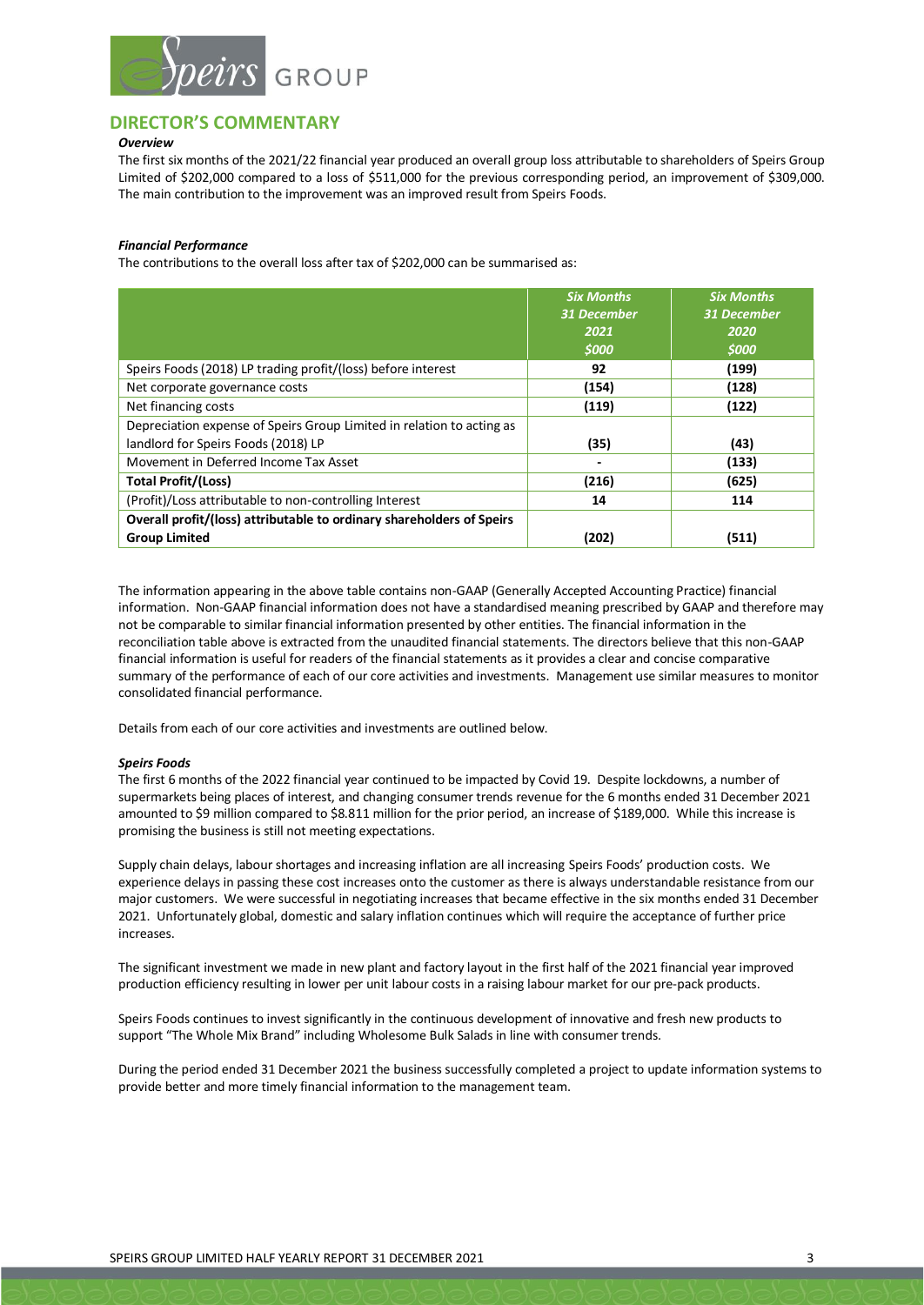

#### *Equipment Leasing and Finance Holdings Limited (EL&F)*

Resulting from the 1 October 2021 conversion of all EL&F preference shares to ordinary shares, our wholly owned subsidiary Speirs Investments LP now holds 2.28% of the equity in the diversified finance, leasing, and heavy mobile equipment business Equipment, Leasing & Finance Holdings Limited

We understand that the satisfactory performance of EL&F last financial year has continued through this first half of the current financial year to 31 December 2021.

No adjustment has been made to the Group's carrying value of the investment for the six months ended 31 December 2021.

#### **Financing**

The principal borrowing of the parent company at the end of the 2021 financial year was \$2.5m of redeemable preference shares ("2021 RPS") that matured and were due for repayment in September 2021.

In April 2021 the Group made a new offer of up to \$2.2 million of 2025 Redeemable Preference Shares ("2025 RPS") to existing 2021 RPS holders and other eligible investors on similar terms and conditions to the maturing 2021 RPS. The dividend rate on the 2025 RPS is 7.5% compared to the 9.0% that was paid on the 2021 RPS.

This re-financing exercise was successfully completed with the net impact being to reduce the annual borrowing costs on the RPS by \$65,000.

#### *Share Consolidation*

At a Board meeting held on 21 November 2021, the directors of Speirs Group Limited decided to undertake a 1 for 10 share consolidation in relation to Speirs Group Limited's ordinary shares on Wednesday 24 November 2021.

On Wednesday 24 November 2021 shareholders received one consolidated ordinary share for every 10 ordinary shares that they previously held. The number of consolidated ordinary shares which shareholders received was based on their holdings of ordinary shares on 24 November 2021 and was rounded up to the nearest whole consolidated ordinary share.

There was no impact on s[hareholders' rights](https://www.informdirect.co.uk/shares/shareholders-rights-guide/) from the consolidation, for example, proportionate rights to dividends and voting rights will be unchanged. The share consolidation merely altered the number of ordinary shares on issue. At 30 June 2021 the group reported net tangible assets per share of 26 cents per ordinary share. The impact of the consolidation increases the net tangible assets per share by a factor of 10 to \$2.60 per ordinary share at 30 June 2021. At 31 December 2021 the net tangible assets per ordinary share was \$2.34.

Prior to the consolidation Speirs Group Limited had 11,334,576 ordinary shares on issue. After the ordinary share consolidation Speirs Group Limited has 1,133,596 ordinary shares on issue.

The directors are undertook the ordinary share consolidation as they believe that the reduced number of total ordinary shares on issue better reflects the current requirements of Speirs Group Limited's size and scope of operations.

#### *Board and Management*

The Board of Speirs Group presently comprises four non-executive directors– Fred Hutchings, Nelson Speirs, David Speirs and myself.

I am due to retire by rotation at the next annual meeting and I have advised the Board that I do not intend to seek reelection. The Company is in a stable position, so it is an opportune time for me to step down. The Board will undertake a process to find a successor as Chair and a new director prior to the next Annual General Meeting.

The Board of the General Partner for Speirs Foods (2018) LP is Fred Hutchings (Chair), Ross Kane and Sarah McCormack.

Both boards continue to work effectively and I thank my colleagues for their work on behalf of the Company.

I would like to acknowledge again the extra efforts that the staff and directors continue to make in responding to Covid-19. In a rapidly changing market and operating environment everybody continues to stand up and provide considerable additional effort to enable the business to continue operating safely and effectively and respond to the needs of our customers.

#### **Dividend**

While the position of the Group has improved, the Board considers it prudent to preserve cash and decided not to pay a dividend for the period to 31 December 2021. In the future, if the two key trading investments, Speirs Foods and Equipment Leasing and finance distribute cash to the Speirs Group parent in excess of parent costs, then dividend payments will be considered.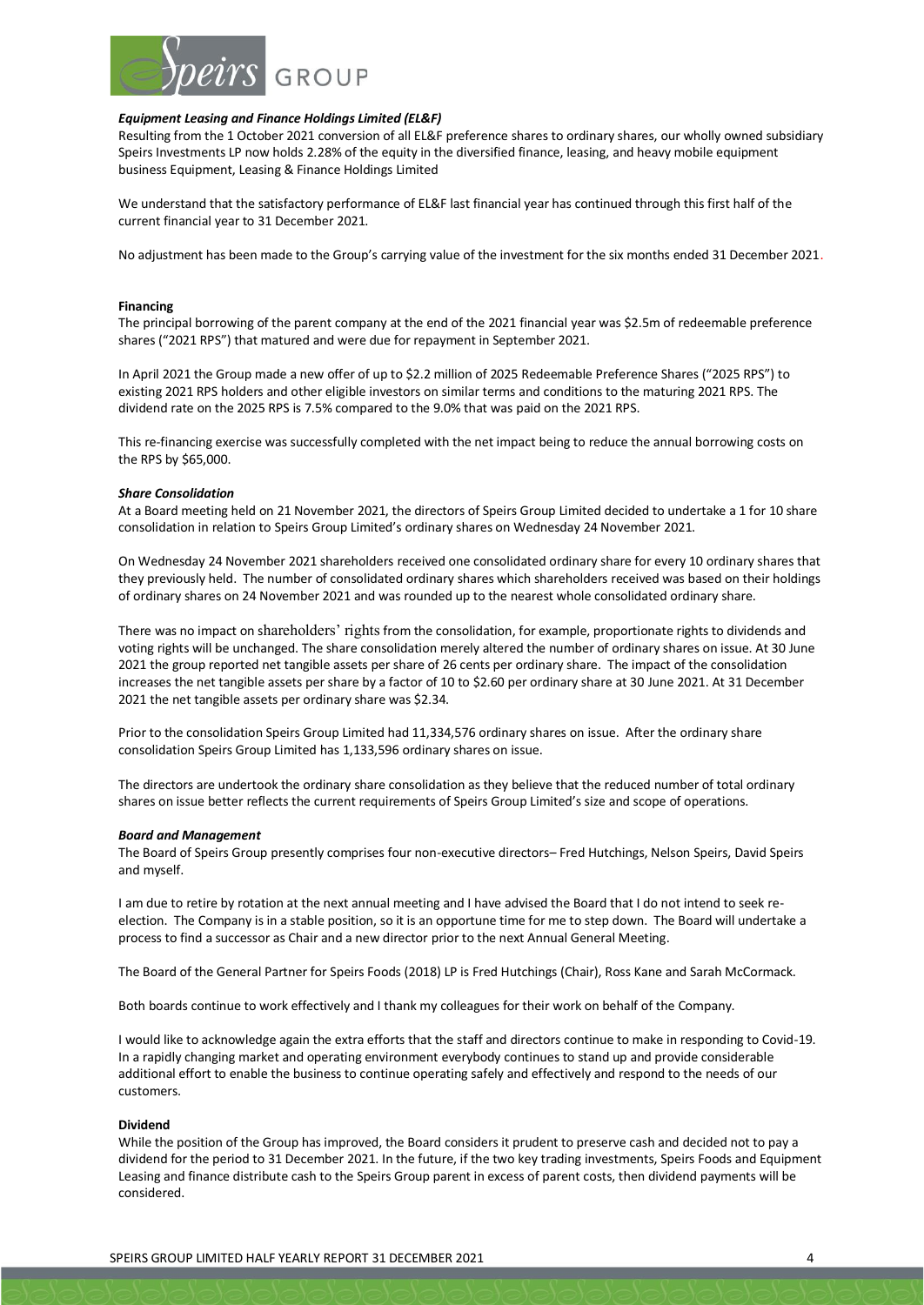

#### **Outlook**

The economic outlook remains uncertain due to the impacts of Covid-19 with inflation rising and supply chain and labour constraints evident. This will continue to challenge trading conditions in the near term.

Maximising returns from our key investments continues. We remain firmly on this path with a focus on reducing debt. Once we have debt at a manageable level, then cash returns from trading activities or divestments can be applied to returning cash to shareholders.

For and on behalf of the Directors,

––––––––––––––––––––––––––––––––––––––––––

D.A. hbol

**Derek Walker** Chairman of Directors Speirs Group Limited

3 February 2022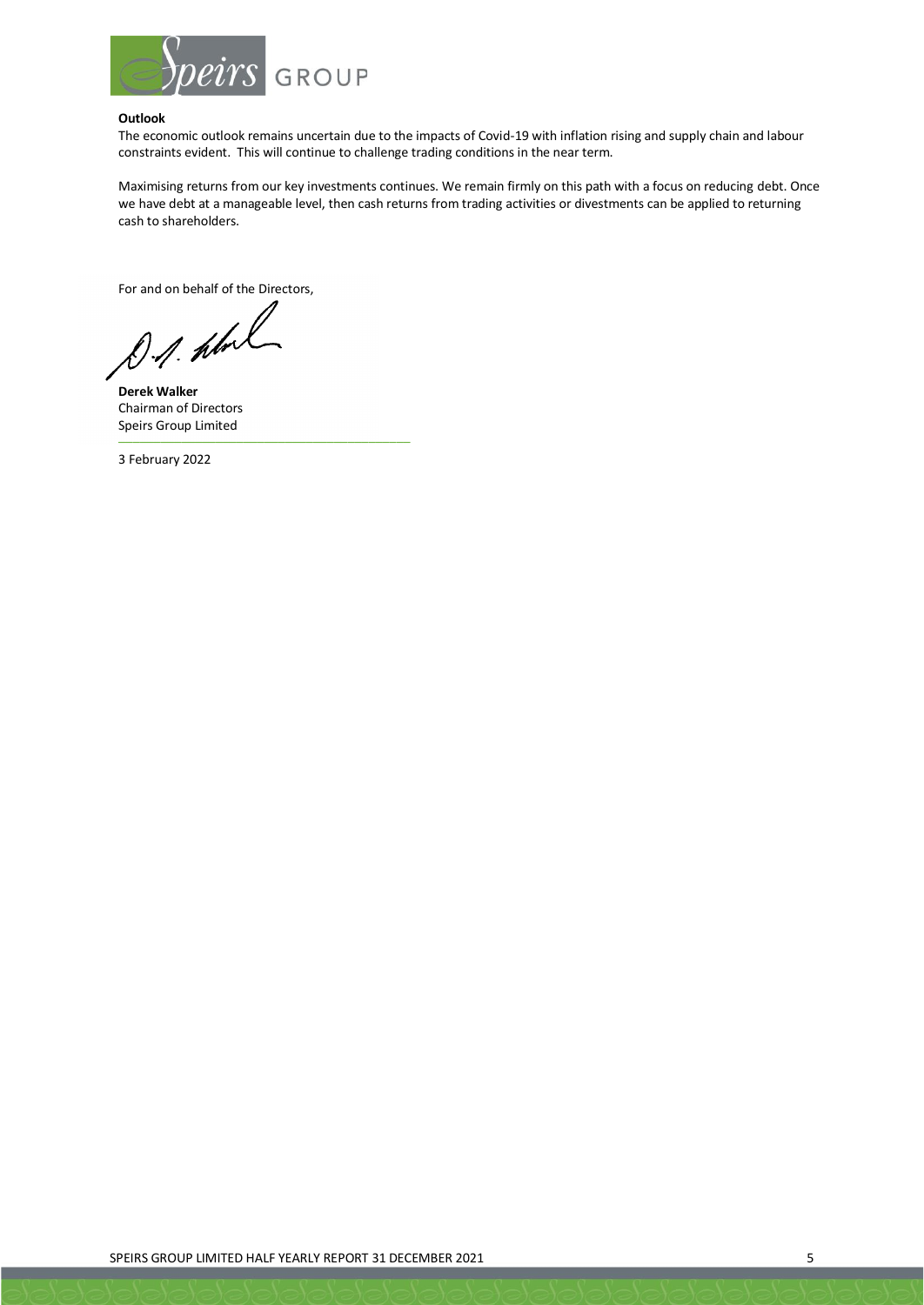

# **CONSOLIDATED FINANCIAL STATEMENTS**

Throughout this interim report, the Consolidated Statement of Financial Position, Consolidated Statement of Comprehensive Income, and Consolidated Statement of Cash Flows referring to:

- The six month period ended, and as at, 31 December 2021 are unaudited;
- The consolidated financial statements for the year ended, and as at, 30 June 2021 have been audited; and
- The six month period ended, and as at, 31 December 2020 are unaudited.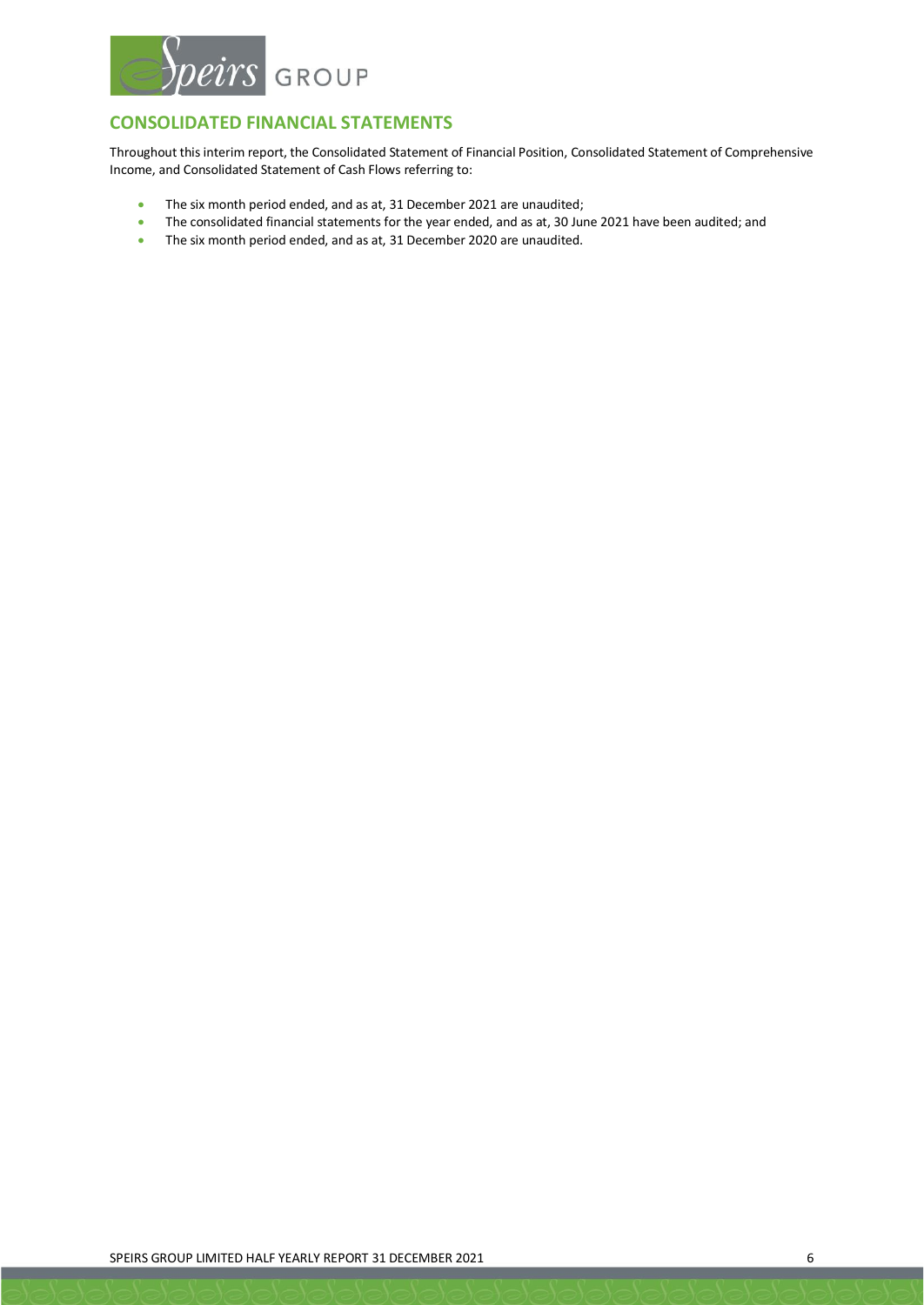

# CONSOLIDATED STATEMENT OF FINANCIAL POSITION

*As at 31 December 2021*

|                                                    | <b>Notes</b> | 31 December<br>2021 | 30 June<br>2021 | 31 December<br>2020 |
|----------------------------------------------------|--------------|---------------------|-----------------|---------------------|
|                                                    |              | \$7000              | \$'000          | \$'000              |
| <b>Assets</b>                                      |              |                     |                 |                     |
| <b>Current Assets</b>                              |              |                     |                 |                     |
| Cash and Cash Equivalents                          | 9            | 78                  | 645             | 627                 |
| Prepayments                                        |              | 120                 | 36              | 107                 |
| Loans, Advances and Investments                    | 12           | 660                 | 1,285           | 850                 |
| <b>Assets Held for Resale</b>                      |              | 30                  | 30              |                     |
| <b>Trade and Other Receivables</b>                 | 10           | 2,279               | 1,902           | 2,463               |
| Inventories                                        | 11           | 854                 | 619             | 1,205               |
| <b>Total Current Assets</b>                        |              | 4,021               | 4,517           | 5,252               |
| <b>Non-Current Assets</b>                          |              |                     |                 |                     |
| Loans, Advances and Investments                    | 12           | 2,761               | 2,761           | 2,423               |
| Deferred Income Tax Asset                          |              | 276                 | 276             | 276                 |
| Property, Plant & Equipment                        |              | 2,606               | 2,554           | 2,578               |
| Intangible Assets                                  |              | 131                 | 69              | 83                  |
| <b>Total Non-Current Assets</b>                    |              | 5,774               | 5,660           | 5,360               |
| <b>Total Assets</b>                                |              | 9,795               | 10,177          | 10,612              |
| <b>Liabilities</b>                                 |              |                     |                 |                     |
| <b>Current Liabilities</b>                         |              |                     |                 |                     |
| Borrowings                                         | 14           | 346                 | 719             | 3,323               |
| Leases                                             | 22           | 76                  | 72              | 75                  |
| Trade and Other Payables                           | 13           | 2,374               | 2,073           | 2,756               |
| <b>Total Current Liabilities</b>                   |              | 2,796               | 2,864           | 6,154               |
| <b>Non-Current Liabilities</b>                     |              |                     |                 |                     |
| Leases                                             | 22           | 109                 | 75              | 92                  |
| <b>Borrowings</b>                                  | 14           | 2,896               | 2,964           | 833                 |
| <b>Total Non-Current Liabilities</b>               |              | 3,005               | 3,039           | 925                 |
| <b>Total Liabilities</b>                           |              | 5,801               | 5,903           | 7,079               |
| <b>Equity</b>                                      |              |                     |                 |                     |
| Capital                                            | 15           | 12,925              | 12,925          | 12,925              |
| <b>Accumulated Deficits</b>                        |              | (9, 435)            | (9, 202)        | (9, 818)            |
| <b>Equity Attributable to Owners of the Parent</b> |              | 3,490               | 3,723           | 3,107               |
| Non-Controlling Interest                           |              | 504                 | 551             | 426                 |
| <b>Total Equity</b>                                |              | 3,994               | 4,274           | 3,533               |
| <b>Total Equity and Liabilities</b>                |              | 9,795               | 10,177          | 10,612              |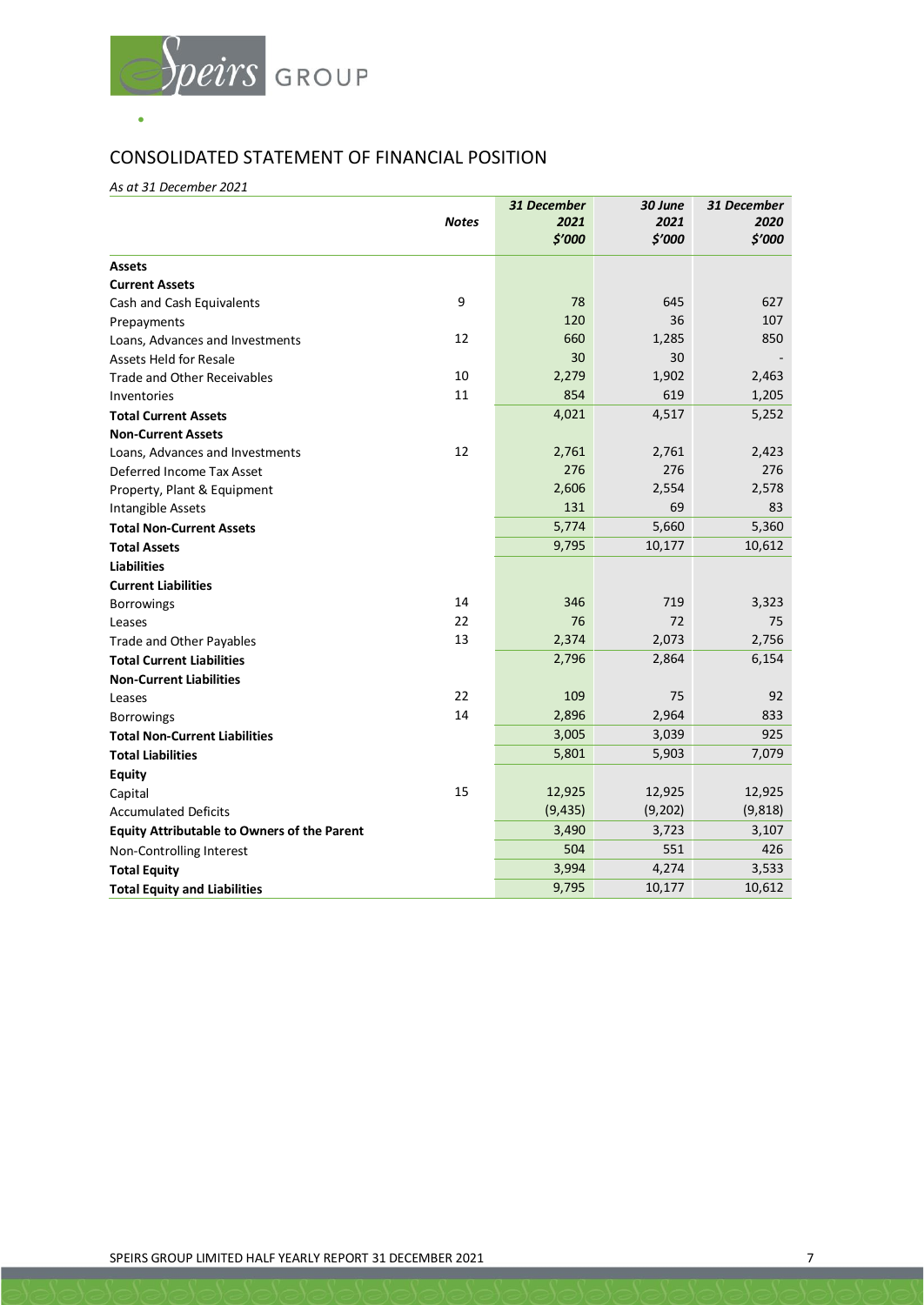

# CONSOLIDATED STATEMENT OF COMPREHENSIVE INCOME

*For the six months ended 31 December 2021*

|                                                                 | <b>Notes</b> | 6 months       | 12 months | 6 months    |
|-----------------------------------------------------------------|--------------|----------------|-----------|-------------|
|                                                                 |              | 31 December    | 30 June   | 31 December |
|                                                                 |              | 2021           | 2021      | 2020        |
|                                                                 |              | \$'000         | \$′000    | \$'000      |
| Revenue                                                         | 21           | 9,000          | 18,179    | 8,811       |
| <b>Purchases of Raw Materials</b>                               |              | (4, 276)       | (7, 702)  | (3,808)     |
| <b>Employee Benefits Expense</b>                                |              | (2,603)        | (5, 285)  | (2,640)     |
| Freight, Packaging & Other                                      |              | (1, 565)       | (3, 951)  | (2,027)     |
| Net Trading Income                                              |              | 556            | 1,241     | 336         |
| Other Income                                                    | 5            | 30             | 386       | 34          |
| <b>Total Net Income Earned from Operating Activities</b>        |              | 586            | 1,627     | 370         |
| Gain/(Loss) on Fair Value Through Profit or Loss of a Financial |              |                | 338       |             |
| Asset                                                           | 12           |                |           |             |
| <b>Other Expenses</b>                                           | 6            | (496)          | (1,076)   | (572)       |
| Earnings/(Loss) Before Interest, Depreciation and               |              | 90             | 889       | (202)       |
| Amortisation                                                    |              |                |           |             |
| Interest Income                                                 |              | $\overline{4}$ | 31        | 19          |
| <b>Interest Expense</b>                                         |              | (123)          | (283)     | (141)       |
| Net Interest Expense                                            | 7            | (119)          | (252)     | (122)       |
| Depreciation and Amortisation                                   |              | (187)          | (358)     | (168)       |
| Profit/(Loss) Before Income Tax                                 |              | (216)          | 279       | (492)       |
| <b>Income Tax (Expense)/ Benefit</b>                            |              |                | (133)     | (133)       |
| Profit/(Loss) After Income Tax                                  |              | (216)          | 146       | (625)       |
| <b>Other Comprehensive Income</b>                               |              |                |           |             |
| <b>Total Comprehensive Income/(Loss)</b>                        |              | (216)          | 146       | (625)       |
| Total Comprehensive Income/(Loss) for the Period                |              |                |           |             |
| <b>Attributable to:</b>                                         |              |                |           |             |
| Owners of Speirs Group Limited                                  |              | (202)          | 135       | (511)       |
| Non-Controlling Interest                                        |              | (14)           | 11        | (114)       |
|                                                                 |              | (216)          | 146       | (625)       |
| Total Earnings/(Loss) per Share Attributed to Equity Holders    |              |                |           |             |
| of the Company:                                                 |              |                |           |             |
| Basic Profit/(Loss) per Share (c/share)                         | 8            | (20.55)        | 0.65      | (4.78)      |
| Diluted Profit/(Loss) per Share (c/share)                       | 8            | (20.55)        | 0.65      | (4.78)      |
|                                                                 |              |                |           |             |
| <b>Total Earnings/(Loss) per Share Attributed to Equity</b>     |              |                |           |             |

| N/A | 6.50 | (47.80) |
|-----|------|---------|
| N/A | 6.50 | (47.80) |
|     |      |         |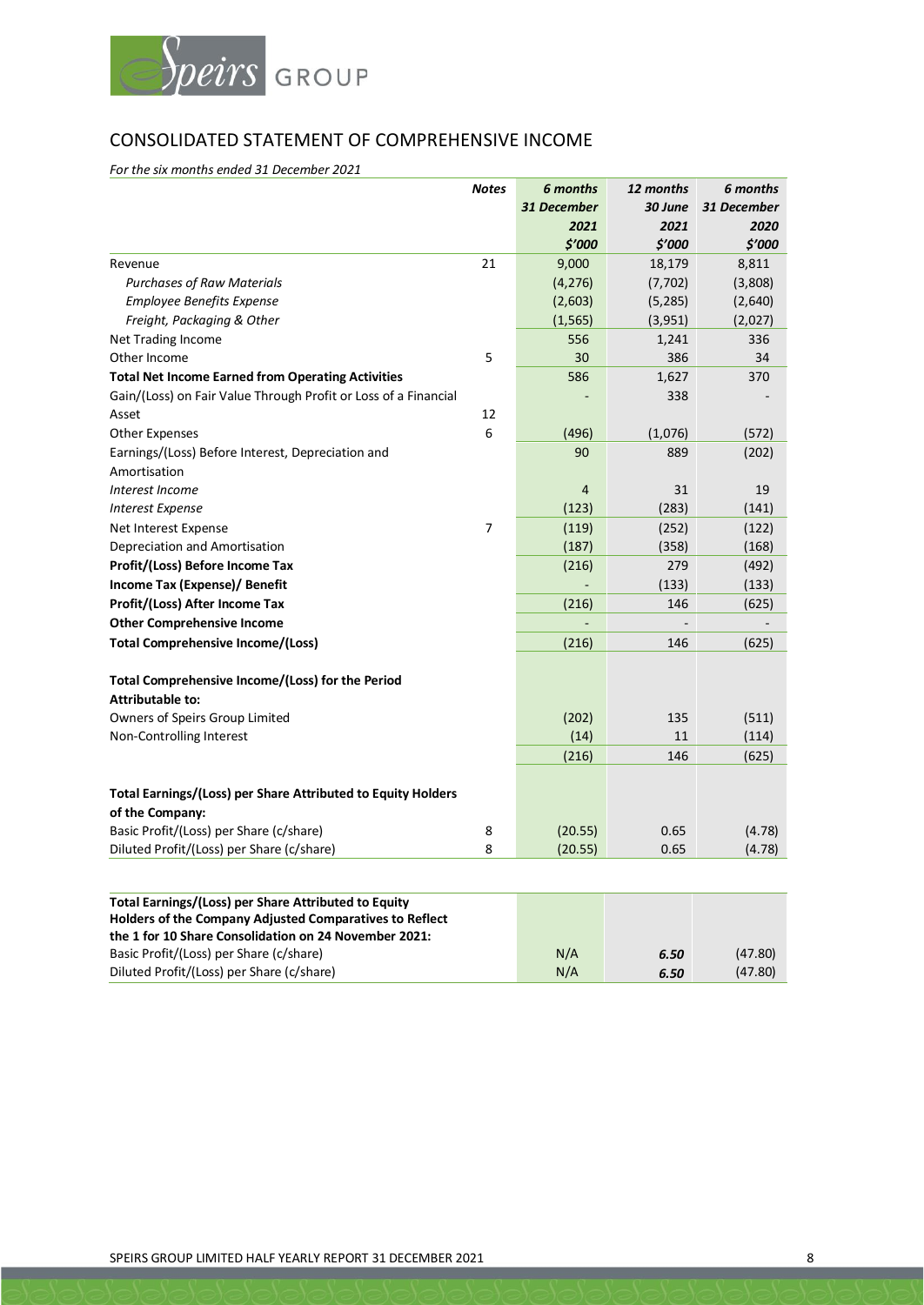

# CONSOLIDATED STATEMENT OF CHANGES IN EQUITY

*For the six months ended 31 December 2021*

|                                 |                          |                    | <b>Total</b><br><b>Attributable</b><br>to Owners | Non-               |                     |
|---------------------------------|--------------------------|--------------------|--------------------------------------------------|--------------------|---------------------|
|                                 | <b>Contributed</b>       | <b>Accumulated</b> | of the                                           | <b>Controlling</b> |                     |
|                                 | <b>Capital</b>           | <b>Deficits</b>    | <b>Parent</b>                                    | <b>Interest</b>    | <b>Total Equity</b> |
|                                 | \$'000                   | \$'000             | \$′000                                           | \$′000             | \$'000              |
| Balance at 1 July 2021          | 12,925                   | (9,202)            | 3,723                                            | 551                | 4,274               |
| <b>Comprehensive Income</b>     |                          |                    |                                                  |                    |                     |
| Profit/(Loss) for the           |                          |                    |                                                  |                    |                     |
| Period                          |                          | (202)              | (202)                                            | (14)               | (216)               |
| <b>Total Comprehensive</b>      |                          |                    |                                                  |                    |                     |
| Income/(Loss)                   |                          | (202)              | (202)                                            | (14)               | (216)               |
| <b>Transactions with Owners</b> |                          |                    |                                                  |                    |                     |
| in Their Capacity as            |                          |                    |                                                  |                    |                     |
| <b>Owners</b>                   |                          |                    |                                                  |                    |                     |
| Dividends on Perpetual          |                          |                    |                                                  |                    |                     |
| Preference Shares               |                          | (31)               | (31)                                             |                    | (31)                |
| Distributions to Non-           |                          |                    |                                                  |                    |                     |
| Controlling Interest            | $\overline{\phantom{0}}$ | ٠                  | -                                                | (33)               | (33)                |
| <b>Total Transactions with</b>  |                          |                    |                                                  |                    |                     |
| Owners                          |                          | (31)               | (31)                                             | (33)               | (64)                |
| <b>Balance at 31 December</b>   |                          |                    |                                                  |                    |                     |
| 2021                            | 12,925                   | (9, 435)           | 3,490                                            | 504                | 3,994               |

*For the year ended 30 June 2021*

|                                                                                            | <b>Contributed</b><br><b>Capital</b><br>\$′000 | <b>Accumulated</b><br><b>Deficits</b><br>\$'000 | <b>Total</b><br><b>Attributable</b><br>to Owners<br>of the<br><b>Parent</b><br>\$'000 | Non-<br><b>Controlling</b><br><b>Interest</b><br>\$′000 | <b>Total Equity</b><br>\$′000 |
|--------------------------------------------------------------------------------------------|------------------------------------------------|-------------------------------------------------|---------------------------------------------------------------------------------------|---------------------------------------------------------|-------------------------------|
| Balance at 1 July 2020                                                                     | 12,925                                         | (9, 276)                                        | 3,649                                                                                 | 540                                                     | 4,189                         |
| <b>Comprehensive Income</b><br>Profit/(Loss) for the Year<br>Other Comprehensive<br>Income | $\overline{\phantom{a}}$                       | 135                                             | 135<br>$\overline{\phantom{a}}$                                                       | 11                                                      | 146                           |
| <b>Total Comprehensive</b>                                                                 |                                                |                                                 |                                                                                       |                                                         |                               |
| Income/(Loss)                                                                              |                                                | 135                                             | 135                                                                                   | 11                                                      | 146                           |
| <b>Transactions with Owners</b><br>in Their Capacity as<br><b>Owners</b>                   |                                                |                                                 |                                                                                       |                                                         |                               |
| Dividends on Perpetual                                                                     |                                                |                                                 |                                                                                       |                                                         |                               |
| Preference Shares                                                                          |                                                | (61)                                            | (61)                                                                                  |                                                         | (61)                          |
| <b>Total Transactions with</b>                                                             |                                                |                                                 |                                                                                       |                                                         |                               |
| Owners                                                                                     |                                                | (61)                                            | (61)                                                                                  |                                                         | (61)                          |
| Balance at 30 June 2021                                                                    | 12,925                                         | (9,202)                                         | 3,723                                                                                 | 551                                                     | 4,274                         |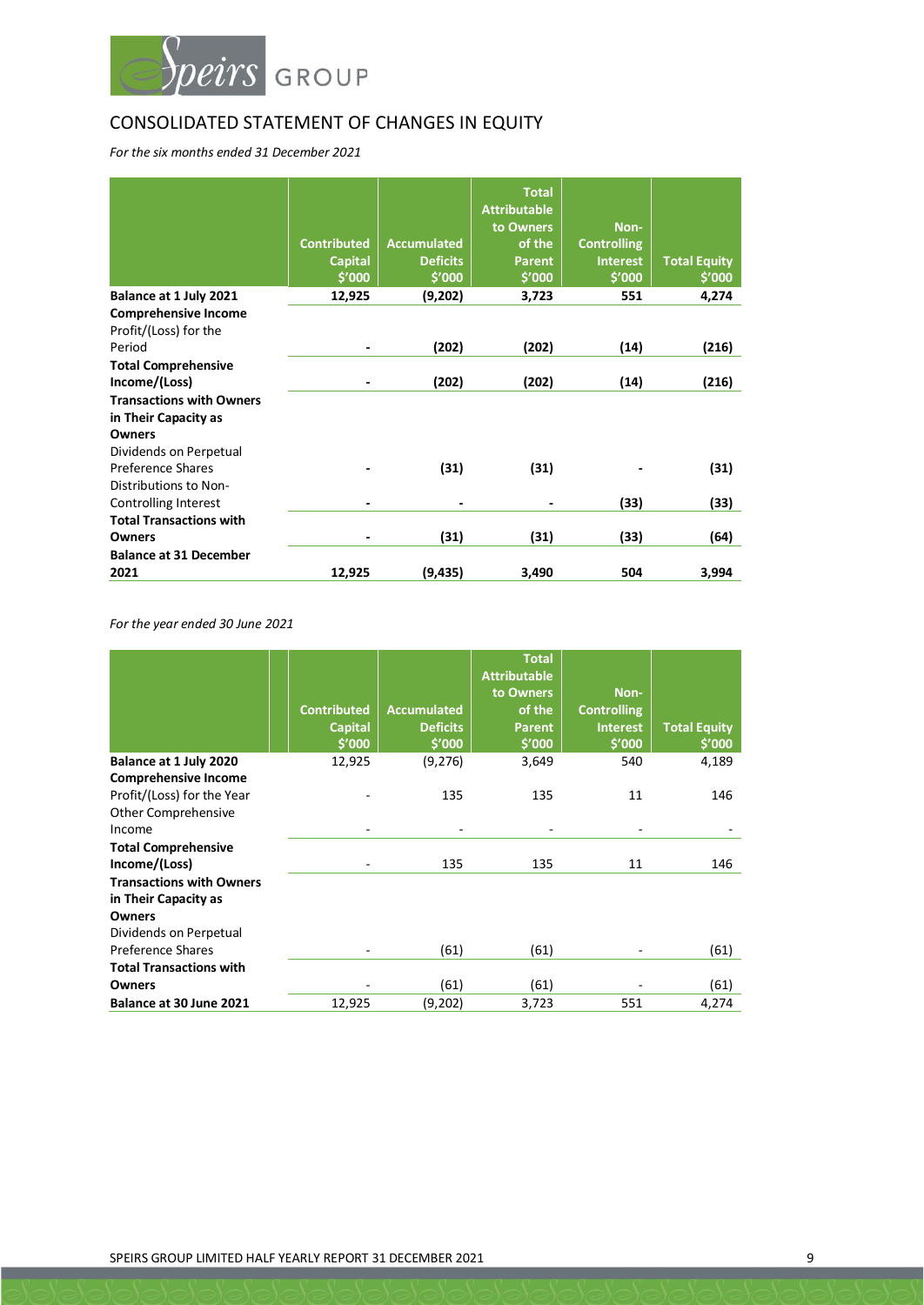

# CONSOLIDATED STATEMENT OF CHANGES IN EQUITY

*For the six months ended 31 December 2020*

|                                                                          | <b>Contributed</b><br><b>Capital</b><br>\$,000 | <b>Accumulated</b><br><b>Deficits</b><br>\$,000 | <b>Total</b><br><b>Attributable</b><br>to Owners<br>of the<br><b>Parent</b><br>\$,000 | Non-<br><b>Controlling</b><br><b>Interest</b><br>\$,000 | <b>Total Equity</b><br>\$,000 |
|--------------------------------------------------------------------------|------------------------------------------------|-------------------------------------------------|---------------------------------------------------------------------------------------|---------------------------------------------------------|-------------------------------|
| Balance at 1 July 2020                                                   | 12,925                                         | (9, 276)                                        | 3,649                                                                                 | 540                                                     | 4,189                         |
| <b>Comprehensive Income</b><br>Profit/(Loss) for the                     |                                                |                                                 |                                                                                       |                                                         |                               |
| Period                                                                   |                                                | (511)                                           | (511)                                                                                 | (114)                                                   | (625)                         |
| <b>Total Comprehensive</b><br>Income/(Loss)                              |                                                | (511)                                           | (511)                                                                                 | (114)                                                   | (625)                         |
| <b>Transactions with Owners</b><br>in Their Capacity as<br><b>Owners</b> |                                                |                                                 |                                                                                       |                                                         |                               |
| Dividends on Perpetual                                                   |                                                |                                                 |                                                                                       |                                                         |                               |
| Preference Shares                                                        |                                                | (31)                                            | (31)                                                                                  |                                                         | (31)                          |
| <b>Total Transactions with</b>                                           |                                                |                                                 |                                                                                       |                                                         |                               |
| Owners                                                                   |                                                | (31)                                            | (31)                                                                                  |                                                         | (31)                          |
| <b>Balance at 31 December</b>                                            |                                                |                                                 |                                                                                       |                                                         |                               |
| 2020                                                                     | 12,925                                         | (9,818)                                         | 3, 107                                                                                | 426                                                     | 3,533                         |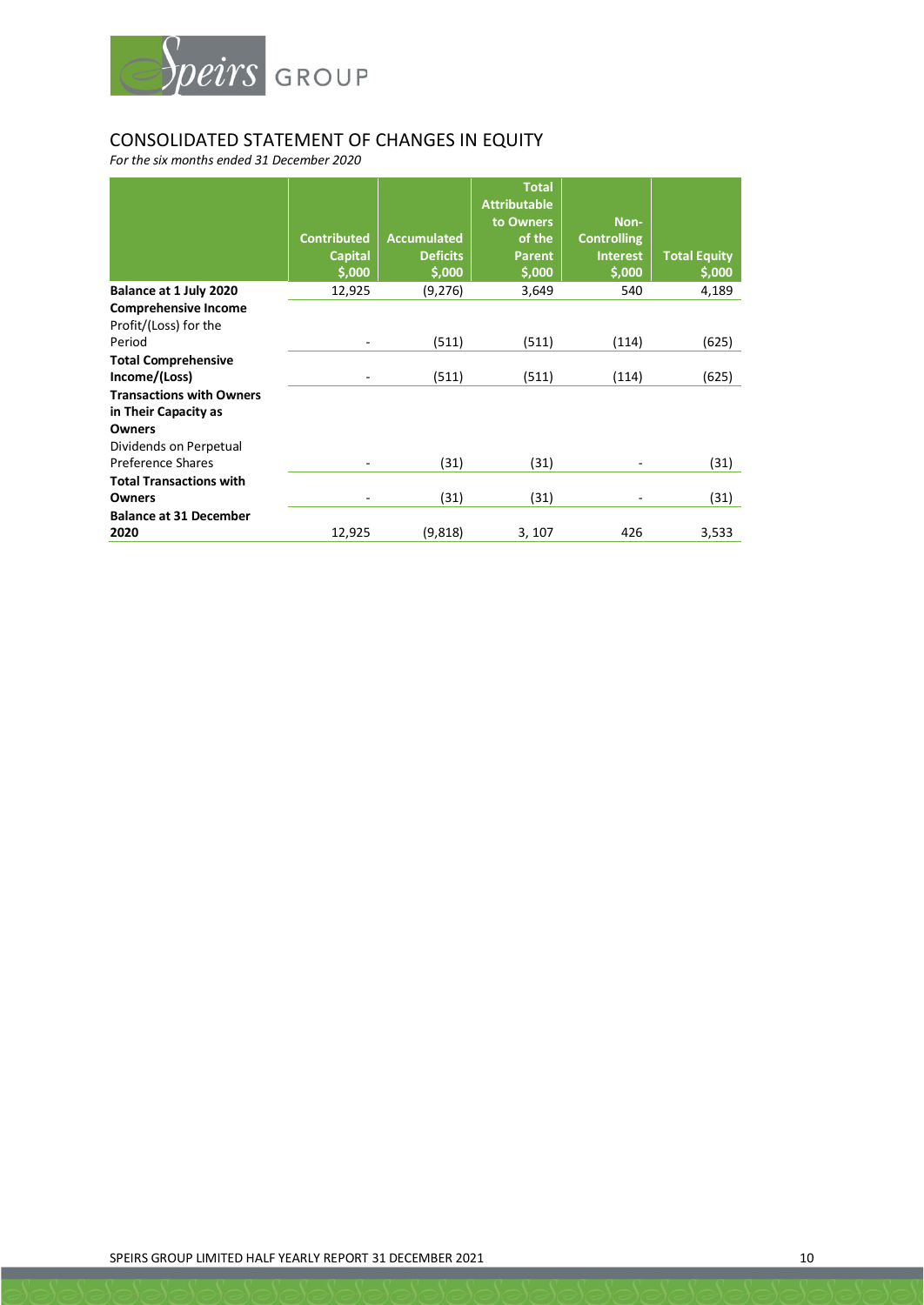

# CONSOLIDATED STATEMENT OF CASH FLOWS

*For the six months ended 31 December 2021*

|                                                        |              | 6 months       | 12 months      | 6 months    |
|--------------------------------------------------------|--------------|----------------|----------------|-------------|
|                                                        |              | 31 December    | 30 June        | 31 December |
|                                                        |              | 2021           | 2021           | 2020        |
|                                                        | <b>Notes</b> | \$'000         | \$'000         | \$'000      |
| <b>Cash Flows from Operating Activities</b>            |              |                |                |             |
| <b>Interest Received</b>                               |              | $\overline{4}$ | 31             | 19          |
| Dividends Received                                     |              |                | 229            |             |
| Cash Receipts from Customers                           |              | 8,623          | 17,731         | 7,799       |
| Other Income                                           |              | 30             | 151            | 31          |
| Dividends Paid on Redeemable Preference Shares         |              | (101)          | (226)          | (112)       |
| <b>Interest Expense</b>                                |              | (23)           | (57)           | (29)        |
| Cash Paid to Suppliers and Employees                   |              | (8,988)        | (17, 633)      | (8, 645)    |
| <b>Net Cash from Operating Activities</b>              | 16           | (455)          | 226            | (937)       |
|                                                        |              |                |                |             |
| <b>Cash Flows from Investing Activities</b>            |              |                |                |             |
| Disposal of Property, Plant & Equipment                |              |                | $\overline{2}$ | 52          |
| Repayment of Loans                                     |              | 70             | 155            |             |
| Repayment of Short Term Bank Deposits - Net            |              | 555            |                | 125         |
| Investment in Short Term Bank Deposits - Net           |              |                | (465)          |             |
| Acquisition of Intangible Assets                       |              | (79)           |                |             |
| Acquisition of Property, Plant & Equipment             |              | (153)          | (759)          | (632)       |
| <b>Net Cash Flows from Investing Activities</b>        |              | 393            | (1,067)        | (455)       |
| <b>Cash Flows from Financing Activities</b>            |              |                |                |             |
| Proceeds from Borrowings - Net                         |              | 71             | 1,068          | 1,753       |
| Issue of 2025 Redeemable Preference Shares             |              |                | 212            |             |
| Repayment of 2021 Redeemable Preference Shares         |              | (512)          |                |             |
| Distributions Paid to Non-Controlling Interests        |              | (33)           | (74)           | (44)        |
| Dividends Paid on Perpetual Preference Shares          |              | (31)           | (61)           | (31)        |
| <b>Net Cash Flows from Financing Activities</b>        |              | (505)          | 1,145          | 1,678       |
|                                                        |              |                |                |             |
| Net Increase / (Decrease) in Cash and Cash Equivalents |              | (567)          | 304            | 286         |
| Cash and Cash Equivalents at Beginning of Period       |              | 645            | 341            | 341         |
| Cash and Cash Equivalents at Period End                | 9            | 78             | 645            | 627         |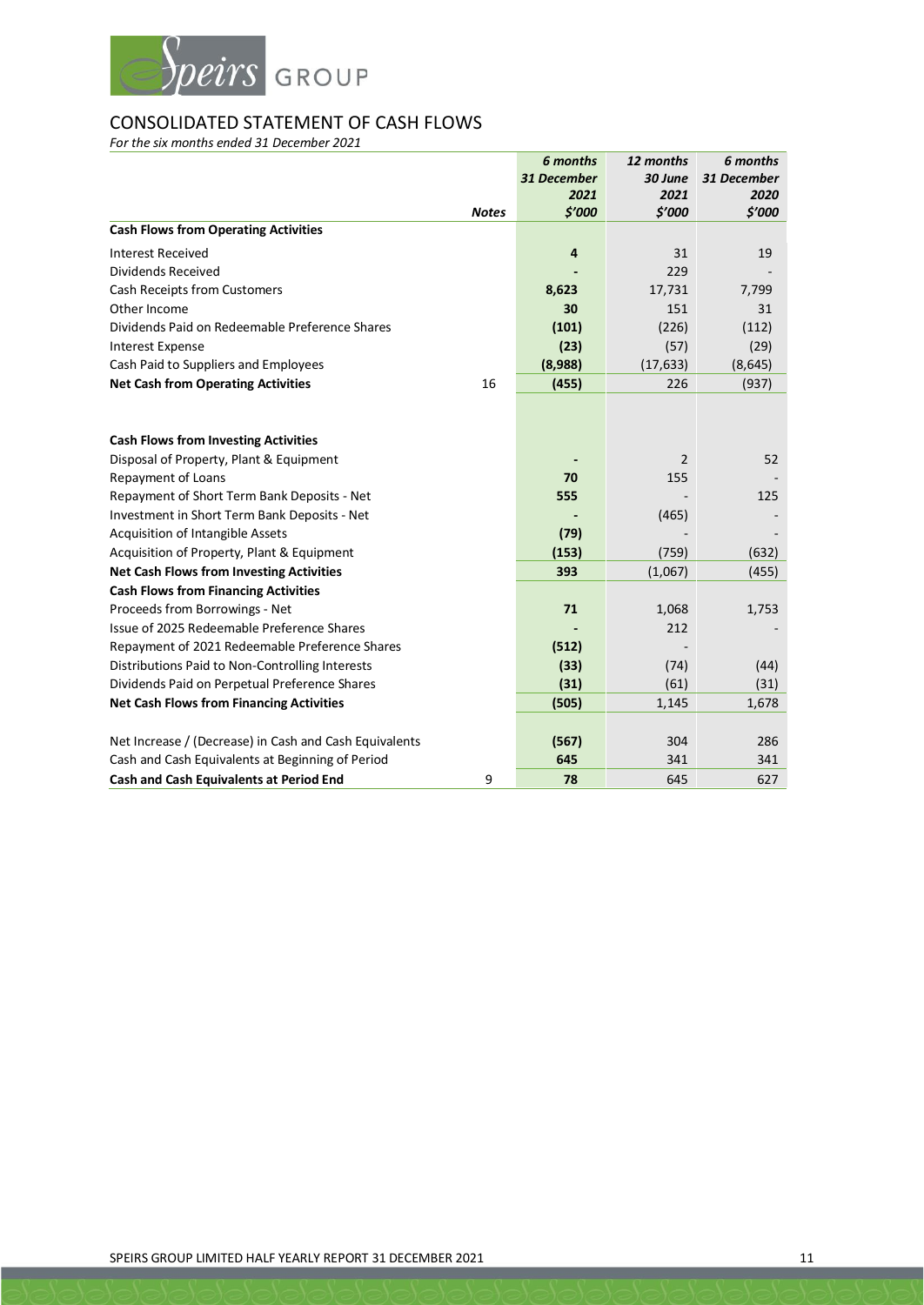

# Notes to the Financial Statements

## 1 GENERAL INFORMATION

Speirs Group Limited operates as a holding company. At 31 December 2021 its core investments were:

- Speirs Foods (2018) LP is a 67% majority owned subsidiary of Speirs Group Limited and is involved in the production and distribution of fresh food products.
- Speirs Investments LP is a wholly owned subsidiary of Speirs Group Limited which holds a 2.27% investment in Equipment, Leasing & Finance Holdings Limited.

Speirs Group Limited is a limited liability company incorporated and domiciled in New Zealand. The postal address of the head office of Speirs Group Limited is PO Box 318, Palmerston North, New Zealand.

Speirs Group Limited has its ordinary shares listed the Unlisted Securities Exchange trading platform [\(www.usx.co.nz\)](http://www.usx.co.nz/).

## 2 SIGNIFICANT ACCOUNTING POLICIES

The accounting policies applied in the preparation of these consolidated financial statements are the same as those applied for the year ended 30 June 2021. Please refer to the annual report for the year ended 30 June 2021 on the company's website a[t www.speirs.co.nz](http://www.speirs.co.nz/) for full disclosure of the applicable significant accounting policies applied in relation to the preparation of these interim financial statements.

These interim financial statements are presented in accordance with NZ IAS 34 Interim Financial Reporting.

## 3 ESTIMATES AND JUDGMENTS

The Group makes assumptions and estimates that affect the reported amounts of assets and liabilities. Estimates and judgements are continually evaluated and are based on historical experience and other factors, including expectations of future events that are believed to be reasonable under the circumstances.

Judgement has been exercised in:

#### **Partial Recognition of a Future Income Tax Benefit**

The Group has partially recognised the portion of accumulated tax losses to the extent it is probable that a taxable profit will be available against which to utilise the tax losses. The remaining benefit of tax losses and temporary differences continue to be treated as an unrecognised asset.

#### **Measurement of Fair Value for Equipment Leasing and Finance Holdings**

The Group's accounting policies and disclosures for the Investment in Equipment, Leasing & Finance Holdings Limited (EL&F) require the measurement of fair values. For further information about the assumptions made in measuring the fair value of EL&F refer to note 12.

There are no other significant accounting estimates and assumptions deemed critical to the Group's results and financial position.

# 4 SEGMENT REPORTING

For the purposes of this note, the chief operating decision-maker has been identified as the Board of Directors of Speirs Group Limited. The Board reviews the Group's internal reporting pack on a monthly basis to assess performance and to allocate resources. Within the pack, operating segments have primarily been determined with reference to differences in products and services. The Board of Directors assesses the performance of the operating segments based on a measure of net profit after tax. This measurement basis excludes the effects of non-recurring expenditure from the operating segments such as restructuring costs, legal expenses and goodwill impairments when the impairment is the result of an isolated, nonrecurring event.

A summarised description of each business unit is shown below:

| Speirs Foods | The supply of salad and fresh cut vegetables to retailers and caterers.                                                                                                                                                                                                                                                                   |
|--------------|-------------------------------------------------------------------------------------------------------------------------------------------------------------------------------------------------------------------------------------------------------------------------------------------------------------------------------------------|
| Corporate    | The Group has some central operations and corporate costs which are not allocated to<br>business segments. This includes the operations of Speirs Investments LP. Rental income<br>from Speirs Foods (2018) LP has been included in "Corporate" income and the associated land<br>and buildings have been included as "Corporate" assets. |

The Group operates wholly within New Zealand.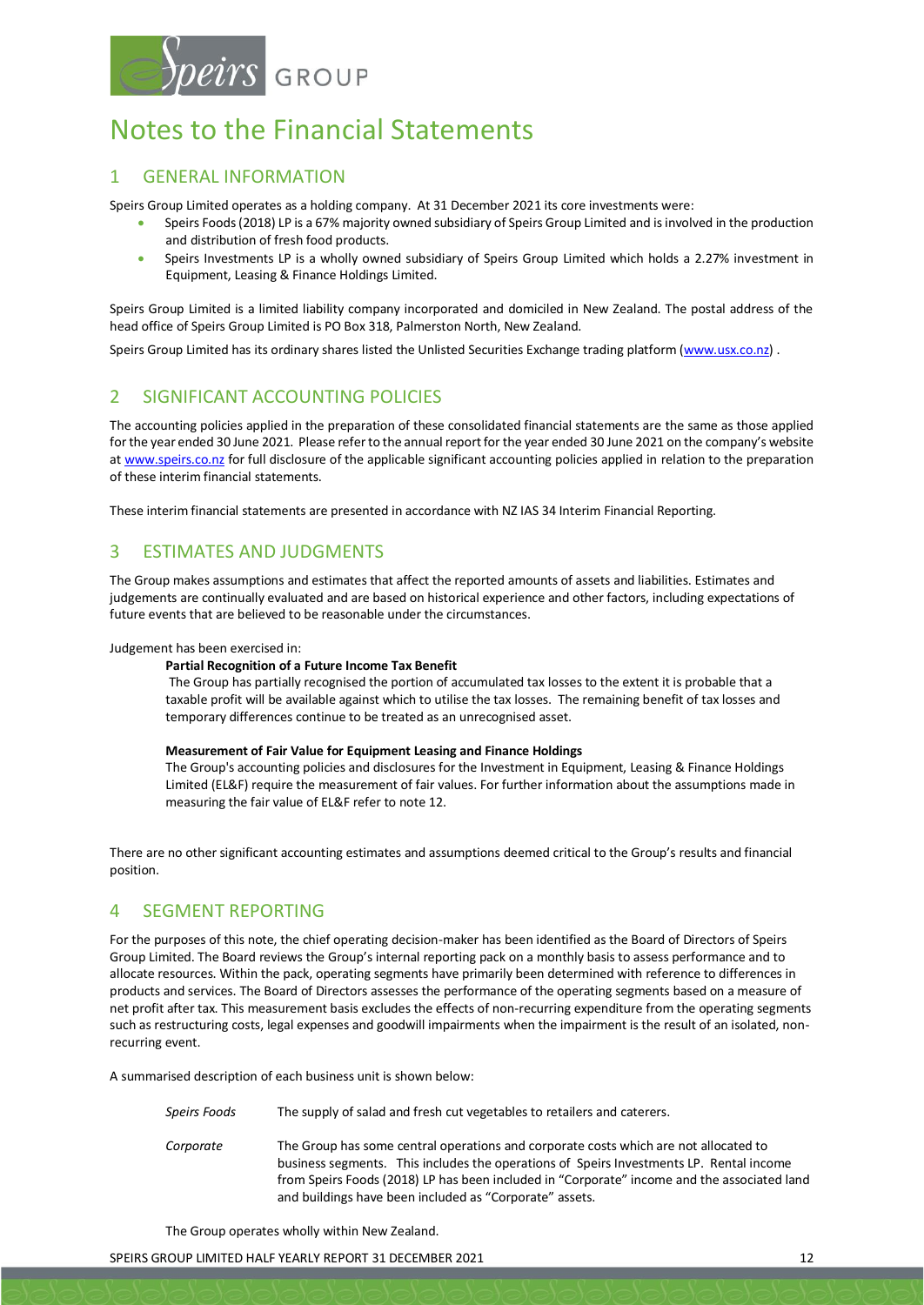

| Group 6 months 31 December 2021             | <b>Speirs Foods</b> | Corporate | <b>Consolidation</b><br><b>Adjustments</b> | <b>Consolidated</b> |
|---------------------------------------------|---------------------|-----------|--------------------------------------------|---------------------|
|                                             | \$'000              | \$'000    | \$'000                                     | \$'000              |
| <b>External Revenue</b>                     |                     |           |                                            |                     |
| Dividends Received                          |                     | 67        | (67)                                       |                     |
| Interest Income                             |                     | 4         |                                            | 4                   |
| Revenue                                     | 9,000               |           |                                            | 9,000               |
| Other Income                                | 30                  | 116       | (116)                                      | 30                  |
| Intersegment Revenue/(Eliminations)         |                     | (183)     | 183                                        |                     |
| <b>Total Segment Revenue/(Eliminations)</b> | 9,030               | 4         | $\overline{\phantom{a}}$                   | 9,034               |
| <b>Interest Expense</b>                     | (40)                | (101)     | 18                                         | 123                 |
| <b>Overall Segment Result</b>               | (152)               | (117)     | 53                                         | (216)               |
| Income Tax Expense                          |                     |           |                                            |                     |
| Loss for the 6 Month Period                 |                     |           |                                            | (216)               |
| Segment Assets                              | 6,240               | 6,795     | (3, 240)                                   | 9,795               |
| Segment Liabilities                         | 3,977               | 2,241     | (417)                                      | 5,801               |
|                                             |                     |           |                                            |                     |
| Depreciation and Amortisation               | 324                 | 48        | (185)                                      | 187                 |
| Capital Expenditure                         | 152                 | 1         |                                            | 153                 |

The Group receives Trading Income from two customers who account for 99% of total Segment Revenue

| Group 12 months 30 June 2021          | Speirs Foods | Corporate | Consolidation<br>Adjustments | Consolidated |
|---------------------------------------|--------------|-----------|------------------------------|--------------|
|                                       | \$'000       | \$'000    | \$'000                       | \$'000       |
| <b>External Revenue</b>               |              |           |                              |              |
| Dividends Received                    |              | 229       |                              | 229          |
| Interest Income                       |              | 31        |                              | 31           |
| Revenue                               | 18,179       |           |                              | 18,179       |
| Other Income                          | 155          | 231       | (229)                        | 157          |
| Intersegment Revenue / (Eliminations) |              | (229)     | 229                          |              |
| <b>Total Segment Revenue</b>          | 18,334       | 262       |                              | 18,596       |
| <b>Interest Expense</b>               | (100)        | (228)     | 45                           | (283)        |
| <b>Overall Segment Result</b>         | (231)        | 230       | 280                          | 279          |
| Income Tax Benefit/(Expense)          |              |           |                              | (133)        |
| Profit for the Year                   |              |           |                              | 146          |
| Segment Assets                        | 6,124        | 7,478     | (3, 425)                     | 10,177       |
| <b>Segment Liabilities</b>            | 3,609        | 2,775     | (481)                        | 5,903        |
| Depreciation and Amortisation         | 657          | 96        | (395)                        | 358          |
| Capital Expenditure                   | 760          |           |                              | 760          |

The Group receives Trading Income from two customers who account for 98% of total Segment Revenue.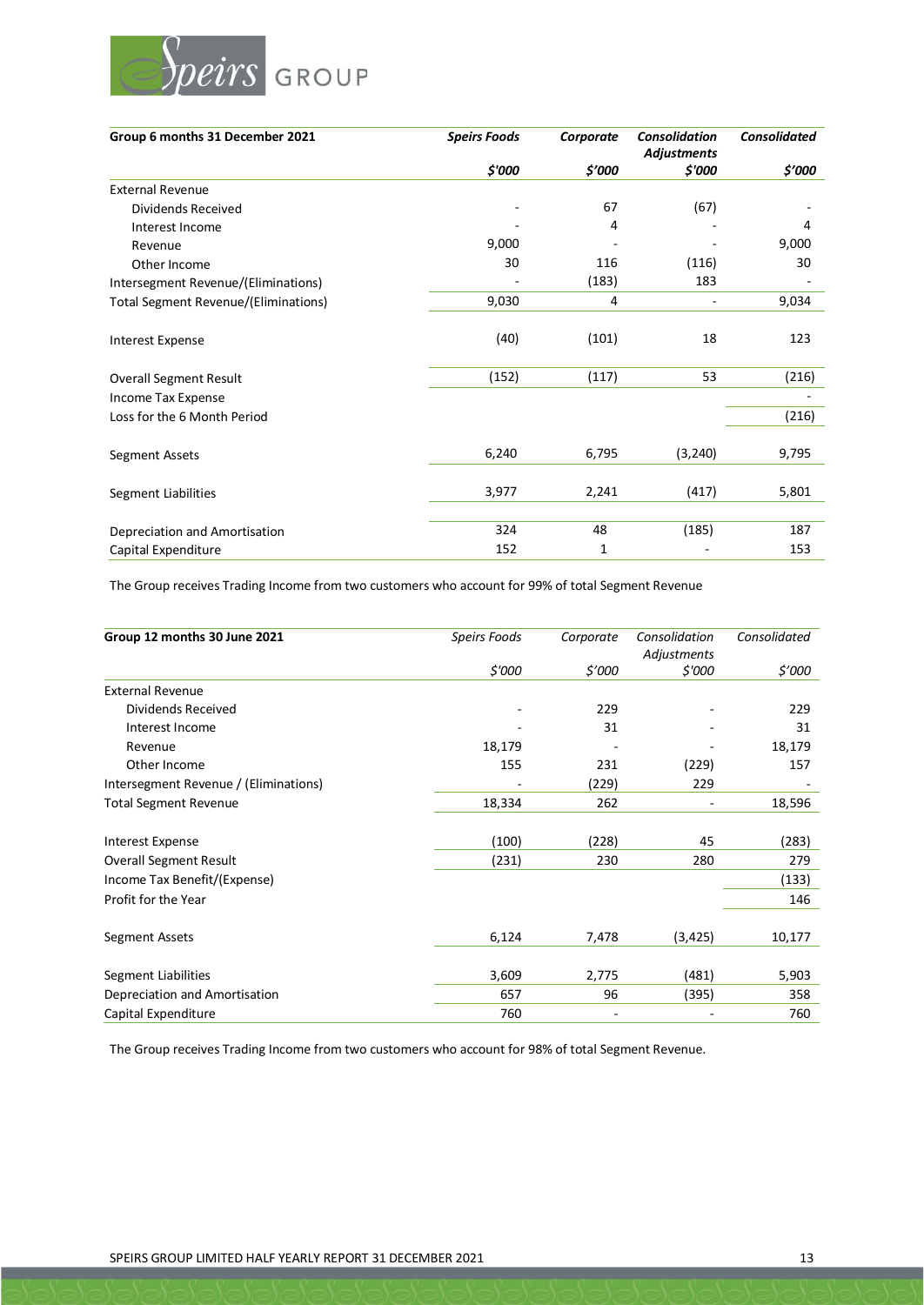

| Group 6 months 31 December 2020      | <b>Speirs Foods</b> | Corporate | <b>Consolidation</b><br><b>Adjustments</b> | <b>Consolidated</b> |
|--------------------------------------|---------------------|-----------|--------------------------------------------|---------------------|
|                                      | \$'000              | \$'000    | \$'000                                     | \$'000              |
| <b>External Revenue</b>              |                     |           |                                            |                     |
| Interest Income                      |                     | 19        |                                            | 19                  |
| Revenue                              | 8,811               |           |                                            | 8,811               |
| Other Income                         | 34                  |           |                                            | 34                  |
| Intersegment Revenue/(Eliminations)  |                     | 116       | (116)                                      |                     |
| Total Segment Revenue/(Eliminations) | 8,845               | 135       | (116)                                      | 8,864               |
|                                      |                     |           |                                            |                     |
| <b>Interest Expense</b>              | (52)                | (112)     | 23                                         | (141)               |
|                                      |                     |           |                                            |                     |
| <b>Overall Segment Result</b>        | (487)               | (154)     | 149                                        | (492)               |
| Income Tax Expense                   |                     |           |                                            | (133)               |
| Loss for the 6 Month Period          |                     |           |                                            | (625)               |
|                                      |                     |           |                                            |                     |
| Segment Assets                       | 7,410               | 6,882     | (3,680)                                    | 10,612              |
|                                      |                     |           |                                            |                     |
| Segment Liabilities                  | 5,150               | 2,534     | (605)                                      | 7,079               |
|                                      |                     |           |                                            |                     |
| Depreciation and Amortisation        | 321                 | 48        | (201)                                      | 168                 |
| Capital Expenditure                  | 632                 |           |                                            | 632                 |

The Group receives Trading Income from two customers who account for 95% of total Segment Revenue.

# 5 OTHER INCOME

|                                                   | 6 months                 | 12 months | 6 months    |
|---------------------------------------------------|--------------------------|-----------|-------------|
|                                                   | 31 December              | 30 June   | 31 December |
|                                                   | 2021                     | 2021      | 2020        |
|                                                   | \$'000                   | \$'000    | \$'000      |
| <b>Bad Debt Recoveries</b>                        |                          | 3         |             |
| Dividends Received                                |                          | 229       |             |
| Gain on Disposal of Property, Plant and Equipment | $\overline{\phantom{0}}$ | 3         | 3           |
| Other Income                                      | 30                       | 151       | 31          |
| <b>Total Other Income</b>                         | 30                       | 386       | 34          |

# 6 OTHER EXPENSES

|                                                | 6 months<br>31 December<br>2021<br>\$′000 | 12 months<br>30 June<br>2021<br>\$'000 | 6 months<br>31 December<br>2020<br>\$'000 |
|------------------------------------------------|-------------------------------------------|----------------------------------------|-------------------------------------------|
| <b>Fees Paid to Auditors</b>                   |                                           |                                        |                                           |
| <b>Statutory Audit of Financial Statements</b> | 36                                        | 59                                     | 24                                        |
| <b>Other Services</b>                          |                                           | $\overline{\phantom{a}}$               |                                           |
| Directors Fees - Parent                        | 37                                        | 73                                     | 37                                        |
| Directors Fees - Subsidiaries                  | 12                                        | 25                                     | 12                                        |
| Impairment of Assets Held for Resale           |                                           | 19                                     |                                           |
| Insurance                                      | 105                                       | 186                                    | 93                                        |
| Write off of Obsolete Inventory                |                                           | 45                                     |                                           |
| <b>Other Expenses</b>                          | 306                                       | 669                                    | 406                                       |
| <b>Total Other Expenses</b>                    | 496                                       | 1,076                                  | 572                                       |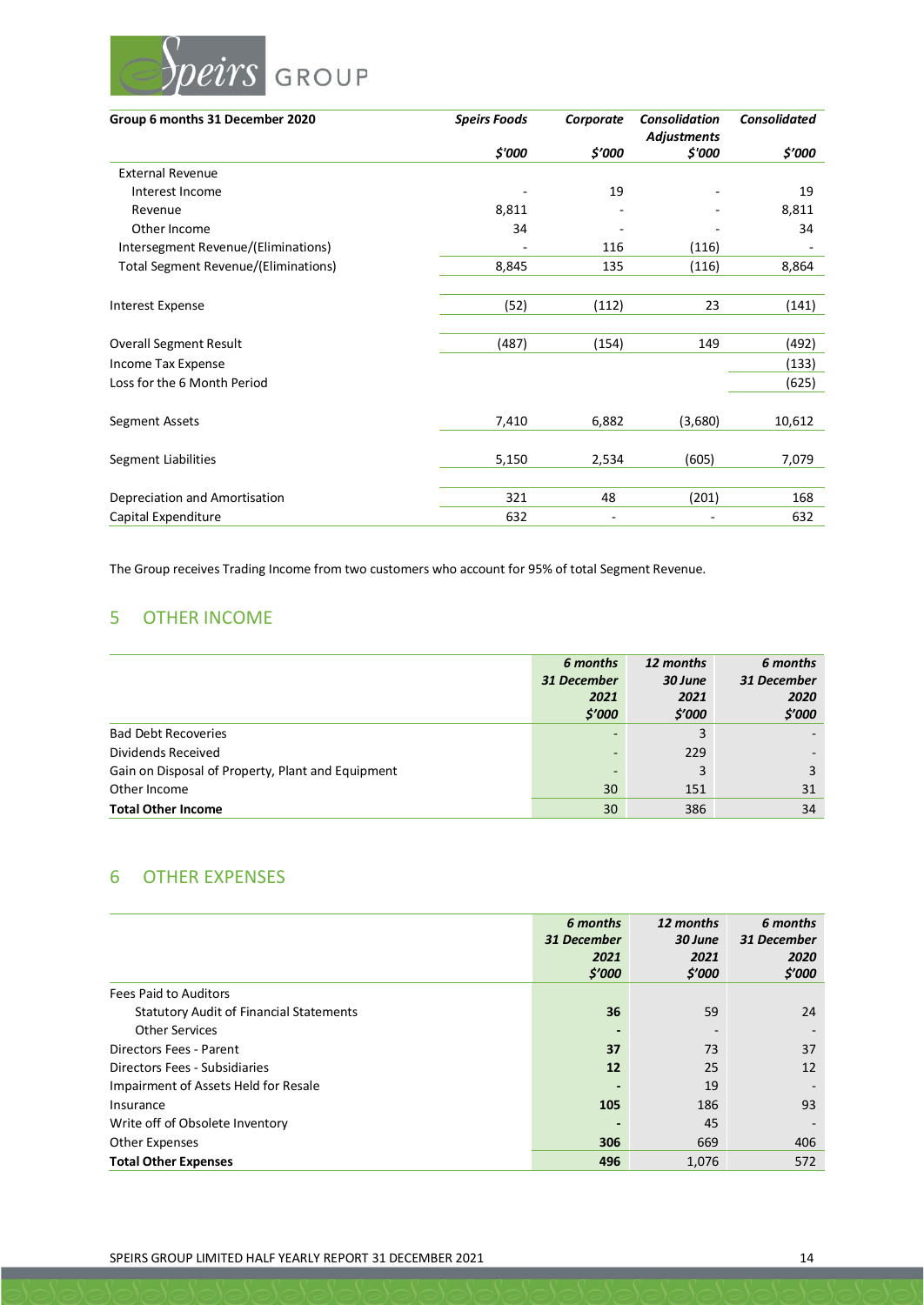

# 7 NET INTEREST EXPENSE

|                                                | 6 months     | 12 months    | 6 months            |
|------------------------------------------------|--------------|--------------|---------------------|
|                                                | 31 December  |              | 30 June 31 December |
|                                                | 2021         | 2021         | 2020                |
|                                                | \$'000       | \$'000       | \$'000              |
| <b>Interest Income</b>                         |              |              |                     |
| Cash and Cash Equivalents                      | 3            | 11           | 8                   |
| Loans and Advances                             | $\mathbf{1}$ | 20           | 11                  |
| <b>Total Interest Income</b>                   | 4            | 31           | 19                  |
|                                                |              |              |                     |
| <b>Interest Expense</b>                        |              |              |                     |
| Leases                                         | 6            | 16           | 9                   |
| <b>Borrowings</b>                              |              |              |                     |
| 2021 Redeemable Preference Shares - Dividend   | 56           | 225          | 112                 |
| 2025 Redeemable Preference Shares - Dividend   | 45           | $\mathbf{1}$ |                     |
| 2025 Redeemable Preference Shares - Early Bird |              |              |                     |
| Interest                                       |              | 2            |                     |
| Term Loan Facility                             | 10           | 16           | 6                   |
| <b>Debtor Financing</b>                        | 6            | 23           | 14                  |
| <b>Total Interest Expense</b>                  | (123)        | (283)        | (141)               |
| <b>Net Interest Expense</b>                    | (119)        | (252)        | (122)               |

# 8 EARNINGS/ (LOSS) PER SHARE

| Basic and Diluted Profit(Loss) per Share                                                   | 6 months    | 12 months | 6 months            |
|--------------------------------------------------------------------------------------------|-------------|-----------|---------------------|
|                                                                                            | 31 December |           | 30 June 31 December |
|                                                                                            | 2021        | 2021      | 2020                |
|                                                                                            | \$'000      | \$'000    | \$'000              |
| <b>Profit/(Loss) Attributable to Ordinary Shareholders</b>                                 |             |           |                     |
| Profit/(Loss) for the Period                                                               | (202)       | 135       | (511)               |
| Dividends Paid on Perpetual Preference Shares                                              | (31)        | (61)      | (31)                |
| Profit/(Loss) for the Period Attributable to Ordinary                                      |             |           |                     |
| <b>Shareholders</b>                                                                        | (233)       | 74        | (542)               |
|                                                                                            |             |           |                     |
|                                                                                            |             |           |                     |
|                                                                                            | 6 months    | 12 months | 6 months            |
|                                                                                            | 31 December |           | 30 June 31 December |
|                                                                                            | 2021        | 2021      | 2020                |
|                                                                                            | '000'       | '000'     | '000'               |
| <b>Number of Ordinary Shares</b>                                                           |             |           |                     |
| Number of Ordinary Shares at Period End                                                    | 1,134       | 11,335    | 11,335              |
| On 24 November 2021 Speirs Group Limited undertook a 1 for 10 ordinary share consolidation |             |           |                     |
|                                                                                            |             |           |                     |

| Total Editiones/(EOSS) per Share Attributed to Equity Holders |         |      |        |
|---------------------------------------------------------------|---------|------|--------|
| of the Company:                                               |         |      |        |
| Basic Profit/(Loss) per Share (c/share)                       | (20.55) | 0.65 | (4.78) |
| Diluted Profit/(Loss) per Share (c/share)                     | (20.55) | 0.65 | (4.78) |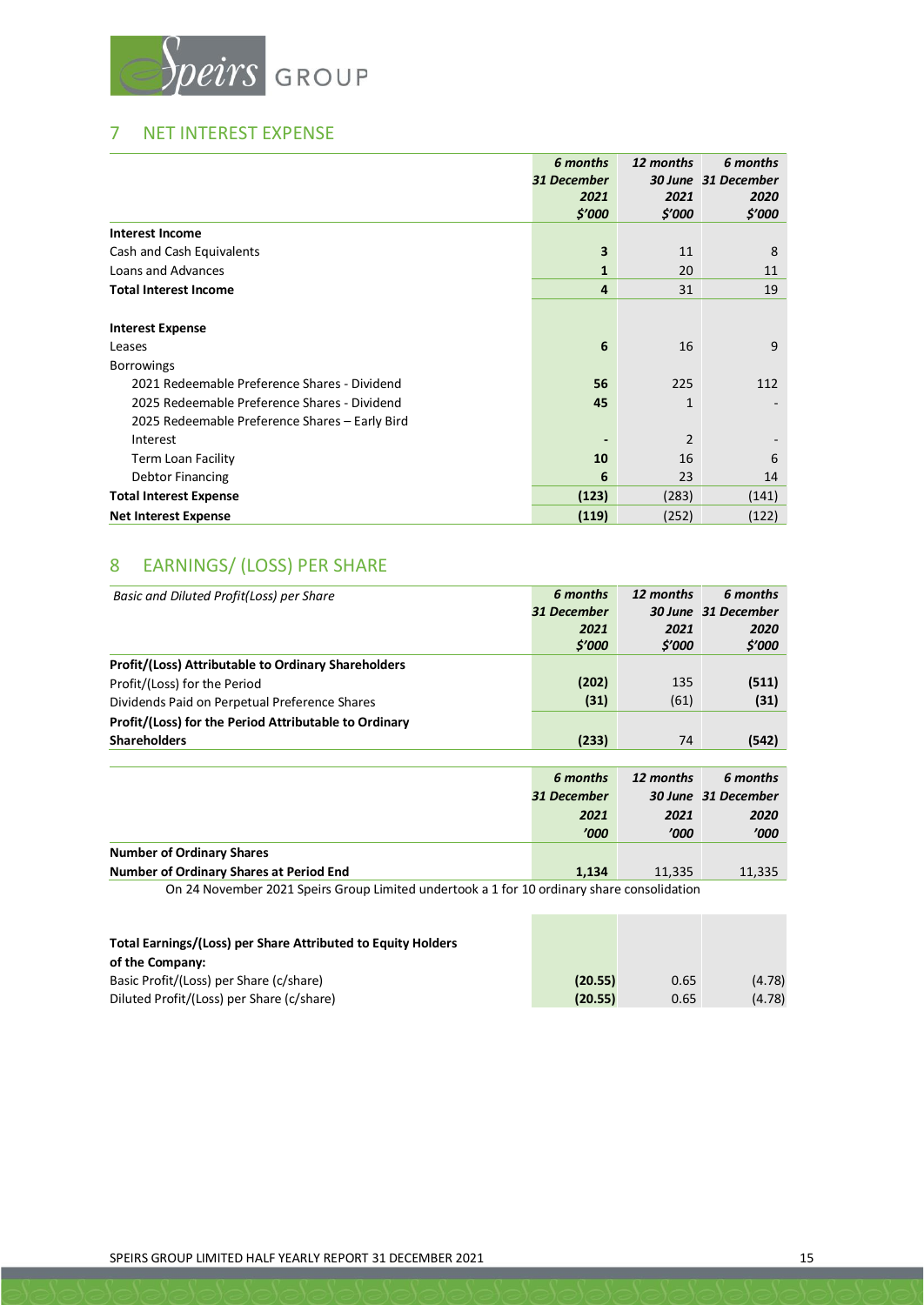

# 9 CASH AND CASH EQUIVALENTS

|                                     | 31 December              |                          | 30 June 31 December |
|-------------------------------------|--------------------------|--------------------------|---------------------|
|                                     | 2021                     | 2021                     | 2020                |
|                                     | \$'000                   | \$'000                   | \$'000              |
| Cash at Bank                        | 67                       | 306                      | 97                  |
| Short Term Deposits - Call          | 11                       | 339                      | 55                  |
| Short Term Deposits - Up to 90 days | $\overline{\phantom{0}}$ | $\overline{\phantom{a}}$ | 475                 |
| Total Cash & Cash Equivalents       | 78                       | 645                      | 627                 |

All cash and cash equivalents are held in registered banks. The Group has no overdraft facilities.

# 10 TRADE AND OTHER RECEIVABLES

| 31 December 2021                         | <b>Gross</b>  | <b>Allowance</b>               | Carrying        |
|------------------------------------------|---------------|--------------------------------|-----------------|
|                                          |               | <b>Amount</b> for Expected     | <b>Amount</b>   |
|                                          | \$'000        | <b>Credit Losses</b>           | \$'000          |
|                                          |               | \$'000                         |                 |
| <b>Trade and Other Receivables</b>       |               |                                |                 |
| <b>Trade Receivables</b>                 | 2,279         |                                | 2,279           |
| <b>Total Trade and Other Receivables</b> | 2,279         |                                | 2,279           |
| 30 June 2021                             | Gross         | <b>Allowance</b>               | <b>Carrying</b> |
|                                          |               | Amount for Expected            | <b>Amount</b>   |
|                                          | \$'000        | <b>Credit Losses</b>           | \$'000          |
|                                          |               | \$'000                         |                 |
| <b>Trade and Other Receivables</b>       |               |                                |                 |
| <b>Trade Receivables</b>                 | 1,902         | -                              | 1,902           |
| <b>Total Trade and Other Receivables</b> | 1,902         |                                | 1,902           |
| 31 December 2020                         | <b>Gross</b>  | <b>Allowance</b>               | Carrying        |
|                                          | <b>Amount</b> | for Expected                   | <b>Amount</b>   |
|                                          | \$'000        | <b>Credit Losses</b><br>\$'000 | \$'000          |
| <b>Trade and Other Receivables</b>       |               |                                |                 |
| <b>Trade Receivables</b>                 | 2,463         |                                | 2,463           |
| <b>Total Trade and Other Receivables</b> | 2,463         | ٠                              | 2,463           |
|                                          |               |                                |                 |

# 11 INVENTORIES

|                                      | 31 December |        | 30 June 31 December |
|--------------------------------------|-------------|--------|---------------------|
|                                      | 2021        | 2021   | 2020                |
|                                      | \$'000      | \$'000 | \$'000              |
| <b>Inventories</b>                   |             |        |                     |
| <b>Raw Materials and Consumables</b> | 720         | 525    | 1,038               |
| <b>Finished Goods</b>                | 134         | 94     | 167                 |
| Total                                | 854         | 619    | 1,205               |

No inventory is subject to retention of title clauses.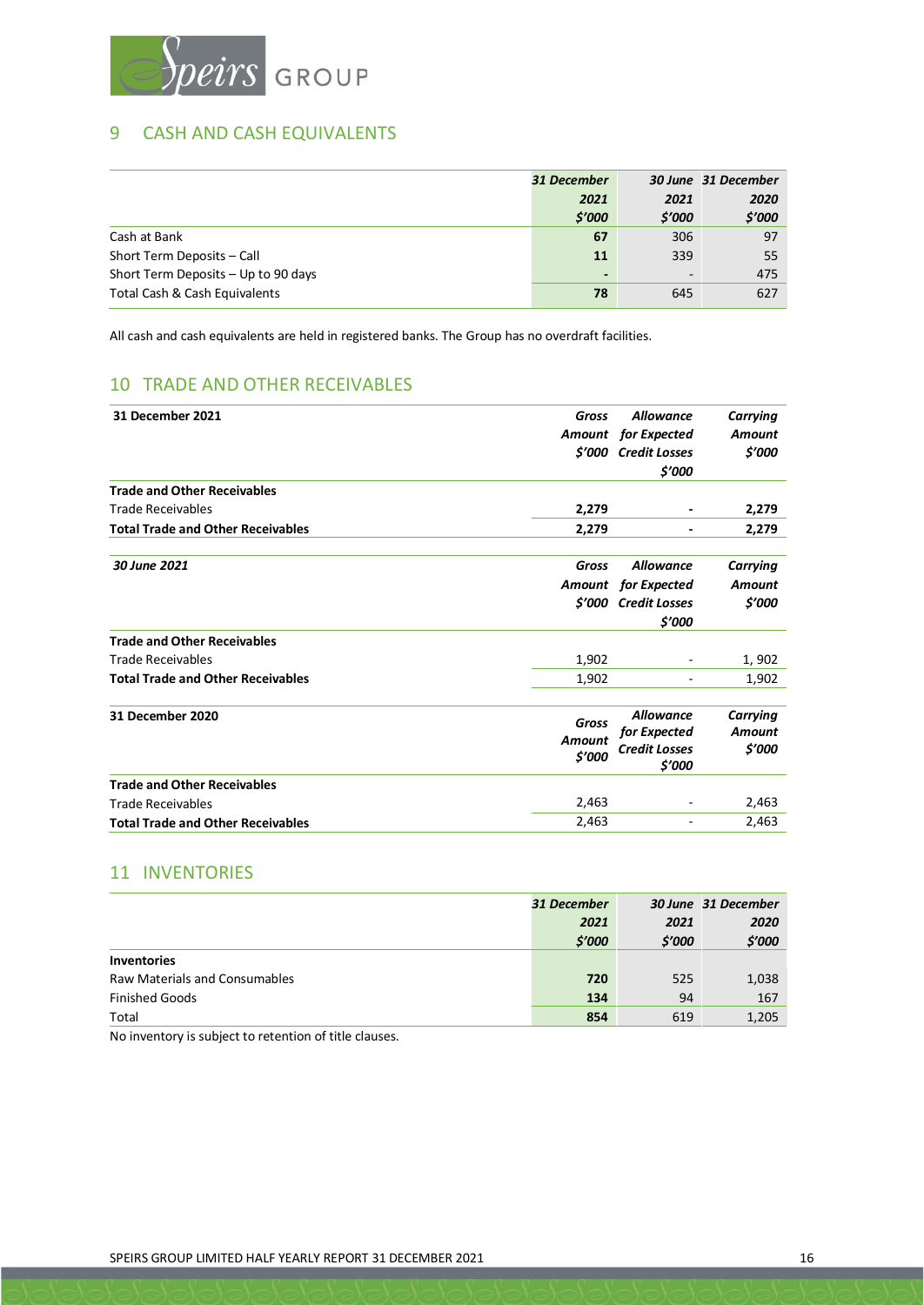

# 12 LOANS, ADVANCES AND INVESTMENTS

|                                                                        | 31 December | 30 June | 31 December |
|------------------------------------------------------------------------|-------------|---------|-------------|
|                                                                        | 2021        | 2021    | 2020        |
|                                                                        | \$'000      | \$'000  | \$'000      |
|                                                                        |             |         |             |
| Debt Owing - Rosa Foods Limited                                        |             | 70      | 225         |
| Investment in Equipment, Leasing & Finance Holdings Limited Ordinary   | 2,761       | 2,405   | 2,111       |
| <b>Shares</b>                                                          |             |         |             |
| Investment in Equipment, Leasing & Finance Holdings Limited Preference |             | 356     | 312         |
| <b>Shares</b>                                                          |             |         |             |
| Short Term Deposits - BNZ                                              | 660         | 1,215   | 625         |
|                                                                        | 3,421       | 4,046   | 3,273       |
| Provision for Impairment                                               |             |         |             |
| Carrying Value                                                         | 3.421       | 4,046   | 3,273       |
|                                                                        |             |         |             |
| Current                                                                | 660         | 1,285   | 850         |
| Non Current                                                            | 2,761       | 2,761   | 2,423       |
| Total                                                                  | 3,421       | 4,046   | 3,273       |

#### *Investment in Equipment, Leasing & Finance Holdings Limited Ordinary Shares*

Speirs Investments LP, a wholly owned subsidiary of Speirs Group Limited, holds 1,781,230 (30 June 2021: 1,551,872; 31 December 2020: 1,551,872) ordinary shares in Equipment, Leasing & Finance Holdings Limited ("EL&F"). The directors' assessment of the value for this investment is determined based on information in relation to: normalised historic earnings performance, normalised forecast future earnings and an assessment of appropriate earnings multiples for similar unlisted equity securities based on market information for similar types of companies. The directors consider this valuation approach best represents the fair value of Speirs' shareholding in EL&F. The total number of shares on issue in EL&F are 78,264,666 (30 June 2021: 78,264,666; 31 December 2020: 78,264,666). At 31 December 2021 the ordinary shares are valued at \$1.55 per share (30 June 2021: \$1.55 per share; 31 December 2020: \$1.36 per share). The increase in the value of the EL&F ordinary shares in the year ended 30 June 2021 principally arose from the recovery of the business after the Covid 19 pandemic lockdowns and the improving forecast future performance of EL&F. On 1 October 2021 the 229,358 EL&F preference shares held by Speirs Investments LP were converted into ordinary EL&F shares on a 1 for 1 basis in accordance with their terms of issue.

#### *Investment in Equipment, Leasing & Finance Holdings Limited Preference Shares*

Speirs Investments LP, a wholly owned subsidiary of Speirs Group Limited, holds, Nil preference shares in Equipment, Leasing & Finance Holdings Limited ("EL&F") (30 June 2021: 229,358; 31 December 2020: 229,358). In accordance with certain agreements dated 30 September 2016 these preference shares converted to ordinary shares in EL&F on a one for one basis on 1 October 2021.

The directors assessed that the fair value of the preference shares at 30 June 2021 and 31 December 2020 should be the same value as the existing EL&F ordinary shares at 30 June 2021 and 31 December 2020, - 30 June 2021 \$1.55 per share (31 December 2020: \$1.36 per share). In making this assessment the directors placed reliance on the facts that: (i) The dividend paid by EL&F in the 2021 financial year was made on both EL&F ordinary and preference shares; and (ii) on 1 October 2021 the EL&F preference shares held by Speirs Investments LP were converted into ordinary EL&F shares on a 1 for 1 basis in accordance with their terms of issue.

The total number of shares on issue in EL&F are 78,264,666 (30 June 2021: 78,264,666; 31 December 2020: 78,264,666).

#### **Reconciliation – Six Months Ended 31 December 2021**

|                                                                   | <b>Ordinary Shares</b><br>\$'000 | <b>Preference Shares</b><br>\$'000 | <b>Total</b><br>\$'000 |
|-------------------------------------------------------------------|----------------------------------|------------------------------------|------------------------|
| Investment in Equipment, Leasing & Finance Holdings Limited at 1  |                                  |                                    |                        |
| <b>July 2021</b>                                                  | 2.405                            | 356                                | 2,761                  |
| Conversion of Equipment Leasing and Finance Holdings Limited      |                                  |                                    |                        |
| Preference Shares into Equipment Leasing and Finance Holdings     |                                  |                                    |                        |
| Ordinary Shares as Per Their Terms of Issue on 1 October 2021     | 356                              | (356)                              |                        |
| Investment in Equipment, Leasing & Finance Holdings Limited at 31 |                                  |                                    |                        |
| December 2021                                                     | 2,761                            |                                    | 2.761                  |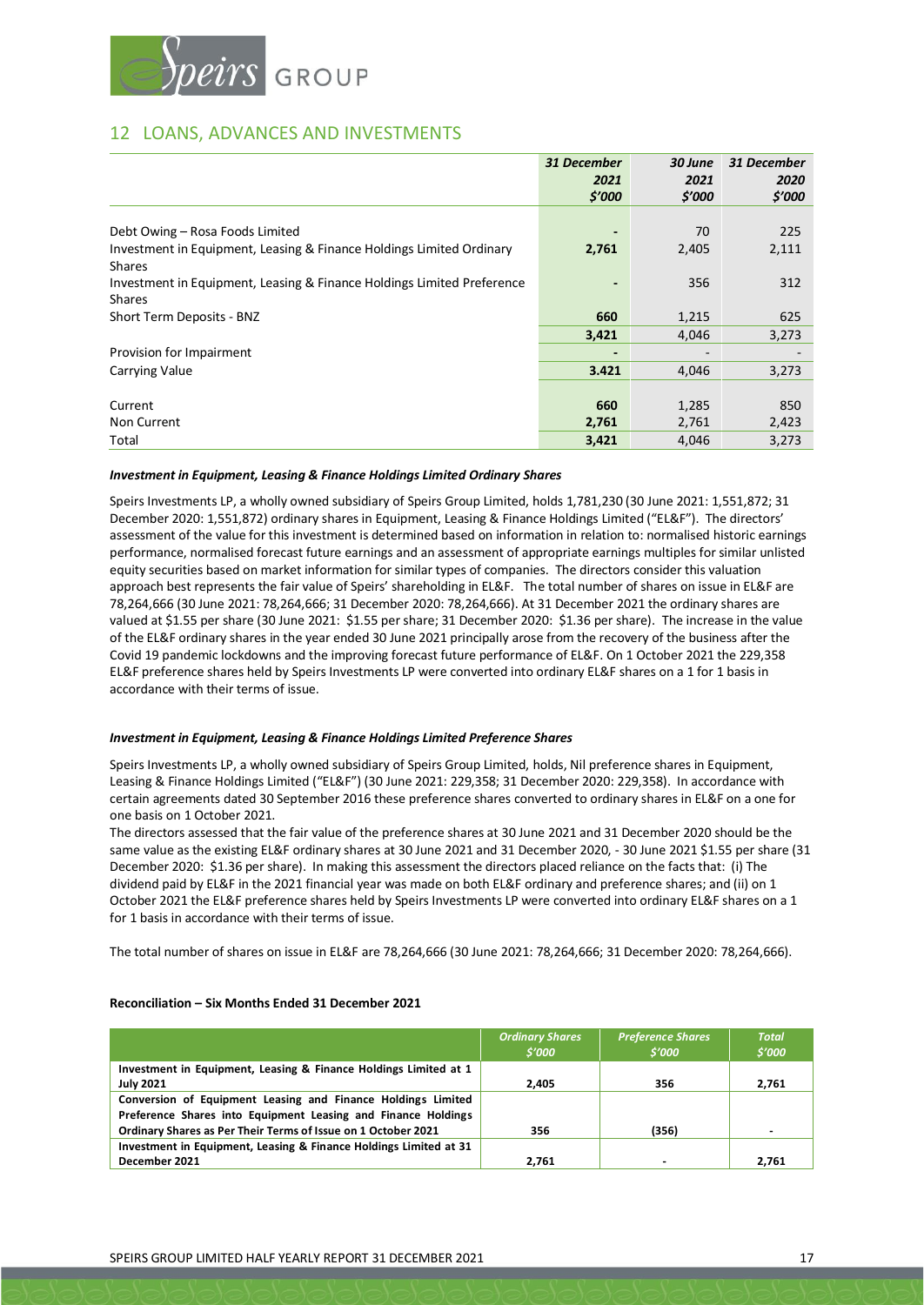

#### **Reconciliation – Year Ended 30 June 2021**

|                                                                         | <b>Ordinary Shares</b><br>\$'000 | <b>Preference Shares</b><br>\$'000 | <b>Total</b><br>\$'000 |
|-------------------------------------------------------------------------|----------------------------------|------------------------------------|------------------------|
| Investment in Equipment, Leasing & Finance Holdings Limited at 1        |                                  |                                    |                        |
| <b>July 2020</b>                                                        | 2,111                            | 312                                | 2,423                  |
| Fair Value Gains on Through Profit or Loss Financial Asset - Year Ended |                                  |                                    |                        |
| 30 June 2021                                                            | 294                              | 44                                 | 338                    |
| Investment in Equipment, Leasing & Finance Holdings Limited at 30       |                                  |                                    |                        |
| <b>June 2021</b>                                                        | 2.405                            | 356                                | 2,761                  |

#### **Reconciliation – Six Months Ended 31 December 2020**

|                                                                                      | <b>Ordinary Shares</b><br>\$'000 | <b>Preference Shares</b><br>\$'000 | <b>Total</b><br>\$'000 |
|--------------------------------------------------------------------------------------|----------------------------------|------------------------------------|------------------------|
| Investment in Equipment, Leasing & Finance Holdings Limited at 1<br><b>July 2020</b> | 2.111                            | 312                                | 2.423                  |
| Investment in Equipment, Leasing & Finance Holdings Limited at 31                    |                                  |                                    |                        |
| December 2020                                                                        | 2.111                            | 312                                | 2.423                  |

# 13 TRADE AND OTHER PAYABLES

|                                                | 31 December | 30 June | 31 December |
|------------------------------------------------|-------------|---------|-------------|
|                                                | 2021        | 2021    | 2020        |
|                                                | \$'000      | \$'000  | \$'000      |
| <b>Trade and Other Payables</b>                |             |         |             |
| <b>Trade Pavables</b>                          | 1,468       | 1,282   | 1,847       |
| Distribution Owing to Kane Investments Limited | ٠           |         | 30          |
| Non-Trade Payables and Accrued Expenses        | 906         | 791     | 879         |
|                                                | 2,374       | 2,073   | 2,756       |

# 14 BORROWINGS

|                                   | 31 December | 30 June | 31 December |
|-----------------------------------|-------------|---------|-------------|
|                                   | 2021        | 2021    | 2020        |
|                                   | \$′000      | \$'000  | \$′000      |
| <b>Borrowings</b>                 |             |         |             |
| Debtor Financing                  | 209         | 71      | 689         |
| 2021 Redeemable Preference Shares |             | 2,500   | 2,500       |
| 2025 Redeemable Preference Shares | 2,200       | 212     |             |
| <b>Term Loan Facility</b>         | 833         | 900     | 967         |
|                                   | 3,242       | 3,683   | 4,156       |
|                                   |             |         |             |
| Current                           | 346         | 719     | 3,323       |
| Non-Current                       | 2,896       | 2,964   | 833         |
|                                   | 3,242       | 3,683   | 4,156       |

The period end effective interest rates with respect to borrowings are set out in the table below:

|                                   | 31 December<br>2021 | 30 June<br>2021 | 31 December<br>2020 |
|-----------------------------------|---------------------|-----------------|---------------------|
|                                   | %                   | %               | %                   |
| <b>Borrowings</b>                 |                     |                 |                     |
| Debtor Financing                  | 5.49%               | 4.88%           | 4.98%               |
| 2021 Redeemable Preference Shares | N/A                 | 9.00%           | 9.00%               |
| 2025 Redeemable Preference Shares | 7.50%               | 7.50%           | N/A                 |
| Term Loan Facility                | 2.30%               | 2.30%           | 2.30%               |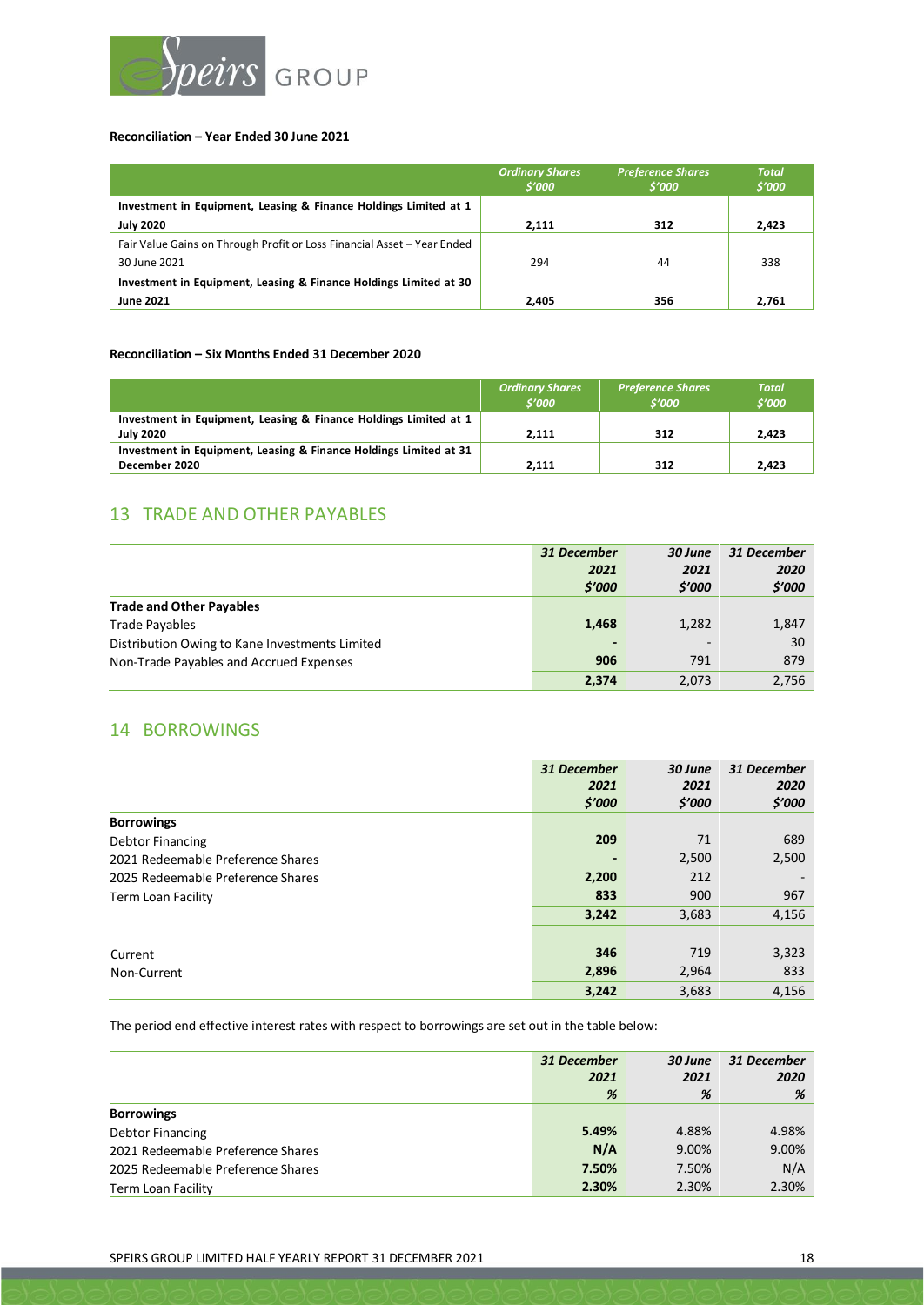

#### *Debtor Financing*

The Limited Partnership has a debtor financing arrangement with a Registered Bank.

The debtor financing facility:

- Is secured by a first ranking charge over the assets and undertakings of Speirs Foods (2018) LP and a guarantee from Speirs Foods General Partner Limited; and
- Has a covenant requiring that EBITDA (earnings before interest, tax expense, depreciation and amortisation of intangibles) is to be maintained at a minimum of 3.00 times of gross interest expense. This will be tested as at the last day of each financial year on a rolling 12-month basis. At 31 December 2021, 30 June 2021 and 31 December 2020 this covenant was respected.

#### *2021 Redeemable Preference Shares*

As at 31 December 2021 there are Nil (30 June 2021: 2,500,000; 31 December 2020: 2,500,000) 2021 Redeemable Preference Shares on issue at \$1 each. The 2021 Redeemable Preference Shares had a scheduled redemption date of 30 September 2021. The 2021 Redeemable Preference Shares ranked behind all other liabilities of Speirs Group Limited but ahead of ordinary and perpetual preference shareholders. The dividend rate on the 2021 Redeemable Preference Shares was 9.00% per annum.

On 30 September 2021 Speirs Group Limited refinanced the maturing 2021 Redeemable Preference Shares by:

- repaying \$512,315 to the 2021 Redeemable Preference shareholders; and
- converting 1,987,685 of the maturing 2021 Redeemable Preference Shares into 1,987,685 2025 Redeemable Preference Shares.

#### *2025 Redeemable Preference Shares*

At 31 December 2021 there are 2,200,000 (30 June 2021: 212,315; 31 December 2020: Nil) fully paid 2025 Redeemable Preference Shares on issue at \$1 each. The 2025 Redeemable Preference Shares have a scheduled redemption date of 30 September 2025, although Speirs Group Limited has the right to redeem at any time before the scheduled redemption date. The 2025 Redeemable Preference Shares rank behind all other liabilities of Speirs Group Limited, equally with the 2021 Redeemable Preference Shares (until their maturity on 30 September 2021), but ahead of ordinary and perpetual preference shareholders. The fixed dividend rate on the 2025 Redeemable Preference Shares is 7.50% per annum.

On 30 September 2021 Speirs Group Limited issued 1,987,685 an additional 2025 Redeemable Preference Shares.

#### *Term Loan Facility*

Speirs Foods (2018) LP has a term loan facility with a bank registered in New Zealand ("The Bank"). The key terms of the facility are:

| Amount                       | \$1 million                                                                                                                                                                                                                                                                                                                                                                                                                                         |
|------------------------------|-----------------------------------------------------------------------------------------------------------------------------------------------------------------------------------------------------------------------------------------------------------------------------------------------------------------------------------------------------------------------------------------------------------------------------------------------------|
| Main Purpose of the Facility | To fund capital expenditure                                                                                                                                                                                                                                                                                                                                                                                                                         |
| <b>Term</b>                  | 5 years                                                                                                                                                                                                                                                                                                                                                                                                                                             |
| <b>Interest Rate</b>         | 2.30% (fixed for 5 years)                                                                                                                                                                                                                                                                                                                                                                                                                           |
| <b>Repayment Terms</b>       | 60 monthly payments of \$12,900.18 The repayment<br>amounts are based on a repayment period of 7 years.<br>If this repayment period extends past the 5-year<br>maturity date, Speirs Foods (2018) LP must repay the<br>loan on the maturity date in full unless The Bank<br>agrees to extend it. Based on the scheduled<br>repayments a principal balance of \$302,308 will<br>require refinancing or repayment at the end of the 5<br>year period. |
| Security                     | A first ranking charge over the assets of Speirs Foods<br>(2018) LP and a guarantee from Speirs Foods General<br>Partner Limited                                                                                                                                                                                                                                                                                                                    |
| Covenants                    | EBITDA (earnings before interest, tax expense,<br>$\bullet$<br>depreciation and amortisation of intangibles) is<br>to be maintained at a minimum of 3 times gross<br>interest expense. This will be tested as at the last                                                                                                                                                                                                                           |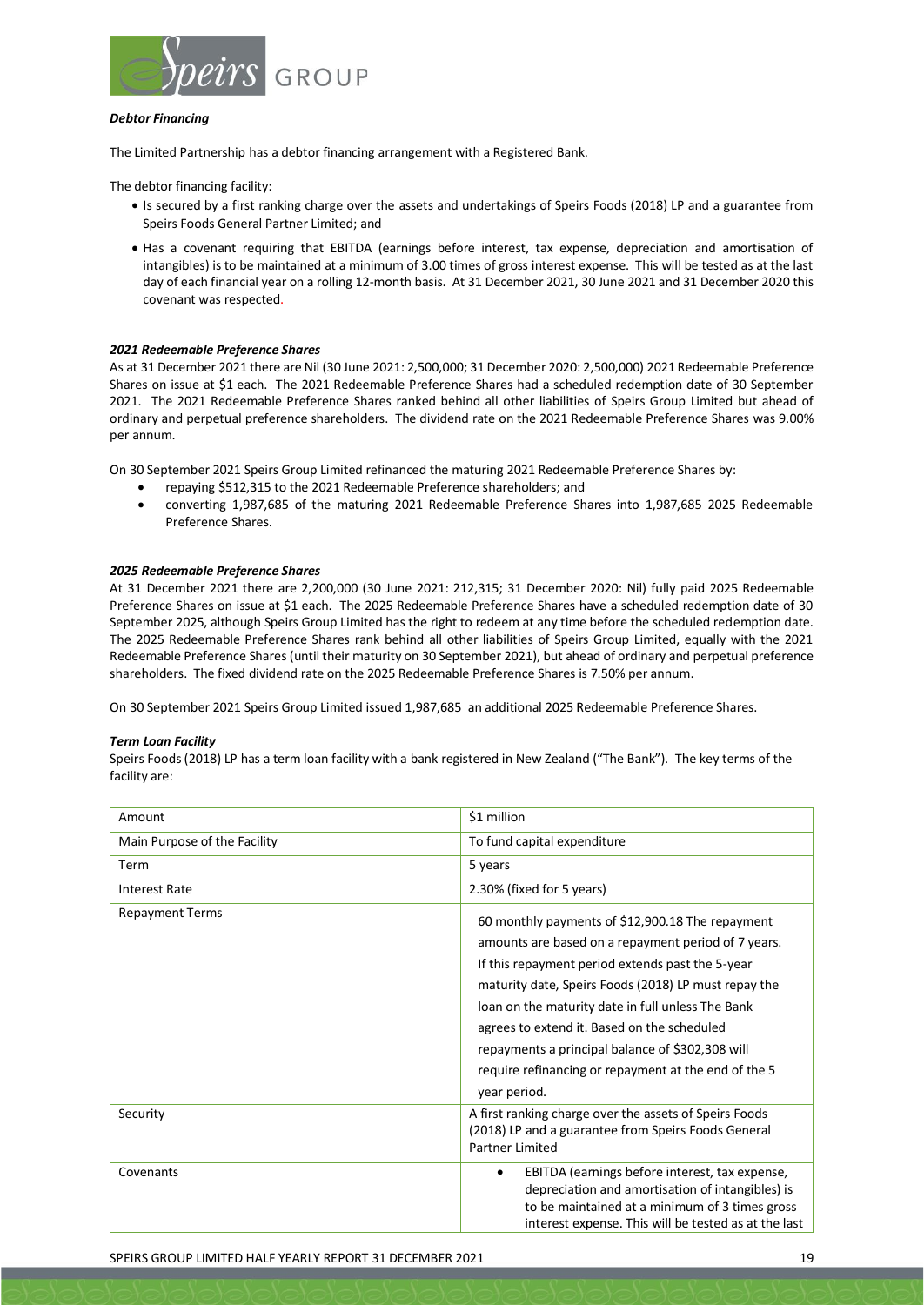

# 15 CAPITAL

|                                | 31 December | 30 June | 31 December |
|--------------------------------|-------------|---------|-------------|
|                                | 2021        | 2021    | 2020        |
|                                | \$′000      | \$'000  | \$′000      |
| Balance at Beginning of Period | 12,925      | 12,925  | 12,925      |
| <b>Balance at Period End</b>   | 12,925      | 12,925  | 12,925      |
|                                |             |         |             |
| Capital is comprised of:       | 31 December | 30 June | 31 December |
|                                | 2021        | 2021    | 2020        |
|                                | \$′000      | \$'000  | \$'000      |
| <b>Ordinary Shares</b>         | 12,217      | 12,217  | 12,217      |
| Perpetual Preference Shares    | 708         | 708     | 708         |
| <b>Total Capital</b>           | 12,925      | 12,925  | 12,925      |

#### *Ordinary Shares*

|                                              | <b>Ordinary Shares</b> |             |        |
|----------------------------------------------|------------------------|-------------|--------|
|                                              | 31 December            | 31 December |        |
|                                              | 2021                   | 2021        | 2020   |
|                                              | \$'000                 | \$'000      | \$'000 |
| Number of Shares on issue at Start of Period | 11.335                 | 11.335      | 11,335 |
| Number of Shares on issue at Period End      | 1.134                  | 11.335      | 11,335 |

The total authorised number of ordinary shares at 31 December 2021 is 1,133,596 (30 June 2021: 11,334,576; 31 December 2020 11,334,576). All issued shares were fully paid and entitled to one vote.. There are no preferences or restrictions attached to this class of share. Ordinary shares have no par value.

On 24 November 2021 Speirs Group Limited undertook a 1 for 10 ordinary share consolidation.

#### *Perpetual Preference Shares*

|                                                             | <b>Perpetual Preference Shares</b> |             |        |
|-------------------------------------------------------------|------------------------------------|-------------|--------|
|                                                             | 31 December                        | 31 December |        |
|                                                             | 2021                               | 2021        | 2020   |
|                                                             | \$'000                             | \$'000      | \$'000 |
| Number of Shares authorised and on issue at Start of Period | 679                                | 679         | 679    |
| Number of Shares authorised and on issue at Period End      | 679                                | 679         | 679    |

During the year ended 30 June 2012, in accordance with shareholder resolutions passed at a special shareholder meeting, 679,000 perpetual preference shares ("PPS") were issued at \$1 each.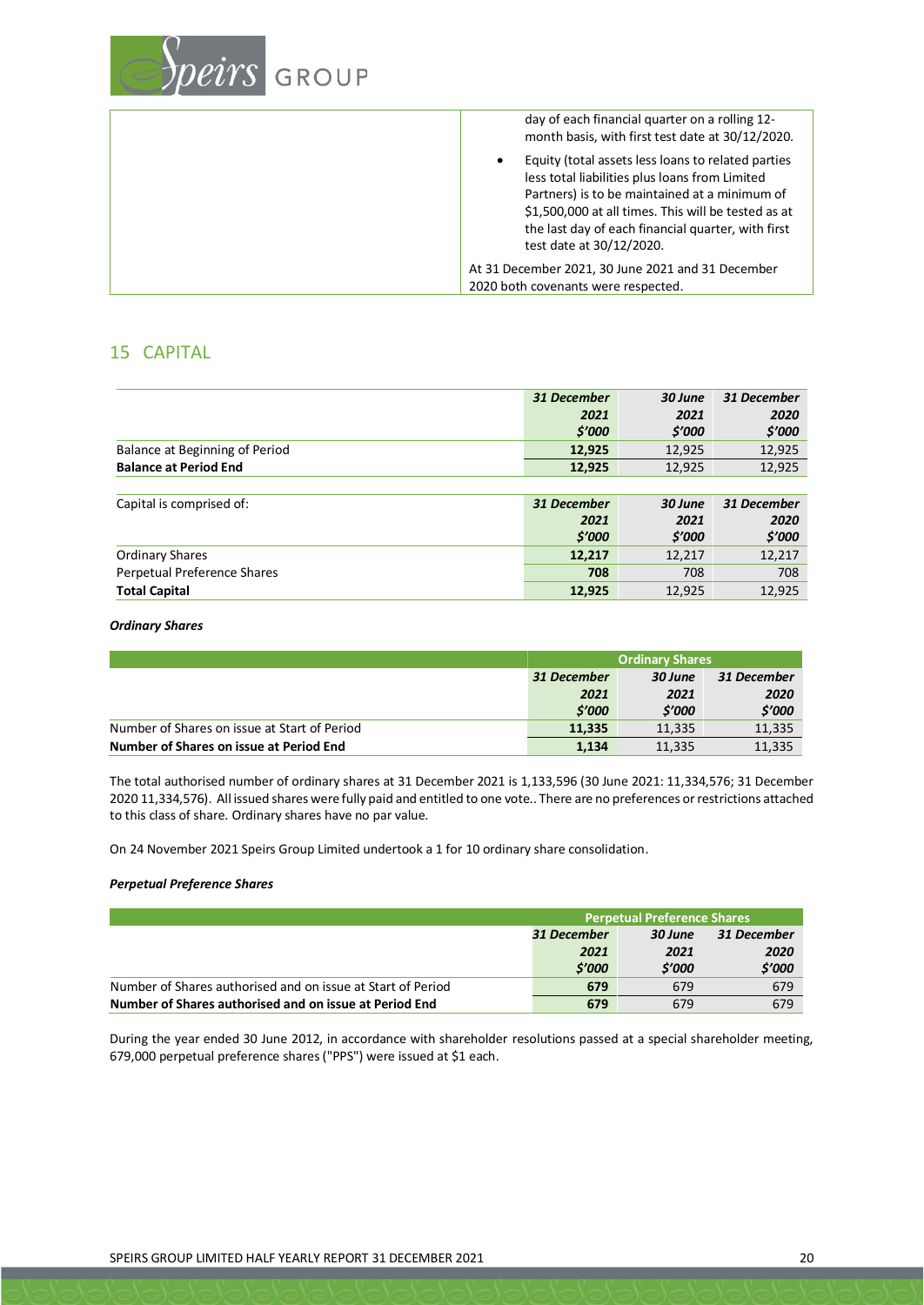

The table below sets out some of the key terms of the PPS.

| <b>Issue price</b>            | \$1.00 each.                                                                                   |
|-------------------------------|------------------------------------------------------------------------------------------------|
| Dividends payable by          | Dividends are only payable if authorised by the Board. If authorised, dividends are payable at |
| the Company                   | the higher of:                                                                                 |
|                               | 9% per annum; and<br>(a)                                                                       |
|                               | the average bid and offered swap rate for a one year swap as quoted on the Reuters<br>(b)      |
|                               | Screen Page "FISSWAP" plus 5%.                                                                 |
|                               | No dividends may be authorised by the Board in respect of ordinary shares in the Company       |
|                               | unless dividends are authorised in respect of the PPS and all dividends on the PPS, including  |
|                               | authorised but unpaid dividends, have been paid. Where a dividend is not authorised in a       |
|                               | given period in accordance with the principles set out above, rights to those dividends do not |
|                               | accrue.                                                                                        |
| Ranking in respect of         | Behind the dividends payable on the Redeemable Preference Shares ("RPS"), equally with all     |
| dividends                     | other dividends payable on the PPS, and ahead of dividends payable on ordinary shares in the   |
|                               | Company and any other shares in the Company that are expressed to rank behind the PPS.         |
| When redeemable               | May, at the sole option of the Company, be redeemed by the Company at any time after 10        |
|                               | years from the issue date (i.e. from May 2022).                                                |
| <b>Redemption amount</b>      | \$1.00 plus any authorised but unpaid dividends.                                               |
| payable by the                |                                                                                                |
| Company                       |                                                                                                |
| When convertible              | Convertible at the election of the holder between 5 and 10 years from the date of issue (i.e.  |
|                               | between May 2017 and May 2022).                                                                |
| <b>Rate of conversion</b>     | Prior to the ordinary share consolidation on 24 November 2021, 1 PPS converted into 8 ordinary |
|                               | shares in the Company. After the ordinary share consolidation on 24 November 2021, 10 PPS      |
|                               | converts into 8 ordinary shares in the Company.                                                |
| <b>Ranking in liquidation</b> | Behind the creditors of the Company, behind the RPS holders, but ahead of ordinary             |
|                               | shareholders and any other holders of shares that are expressed to rank behind the RPS.        |

#### *Dividends*

The following dividends were declared and paid by the Company:

|                                                                       | 31 December |                          | 30 June 31 December |
|-----------------------------------------------------------------------|-------------|--------------------------|---------------------|
|                                                                       | 2021        | 2021                     | 2020                |
|                                                                       | \$'000      | \$'000                   | \$'000              |
| 0.0c per Ordinary Share (30 June 2021: 0.0c; 31 December 2020: 0.0c)  | -           | $\overline{\phantom{0}}$ |                     |
| 4.5c per Perpetual Preference Share (30 June 2021: 9.0c per share; 31 |             |                          |                     |
| December 2020: 4.5c per share).                                       | 31          | 61                       |                     |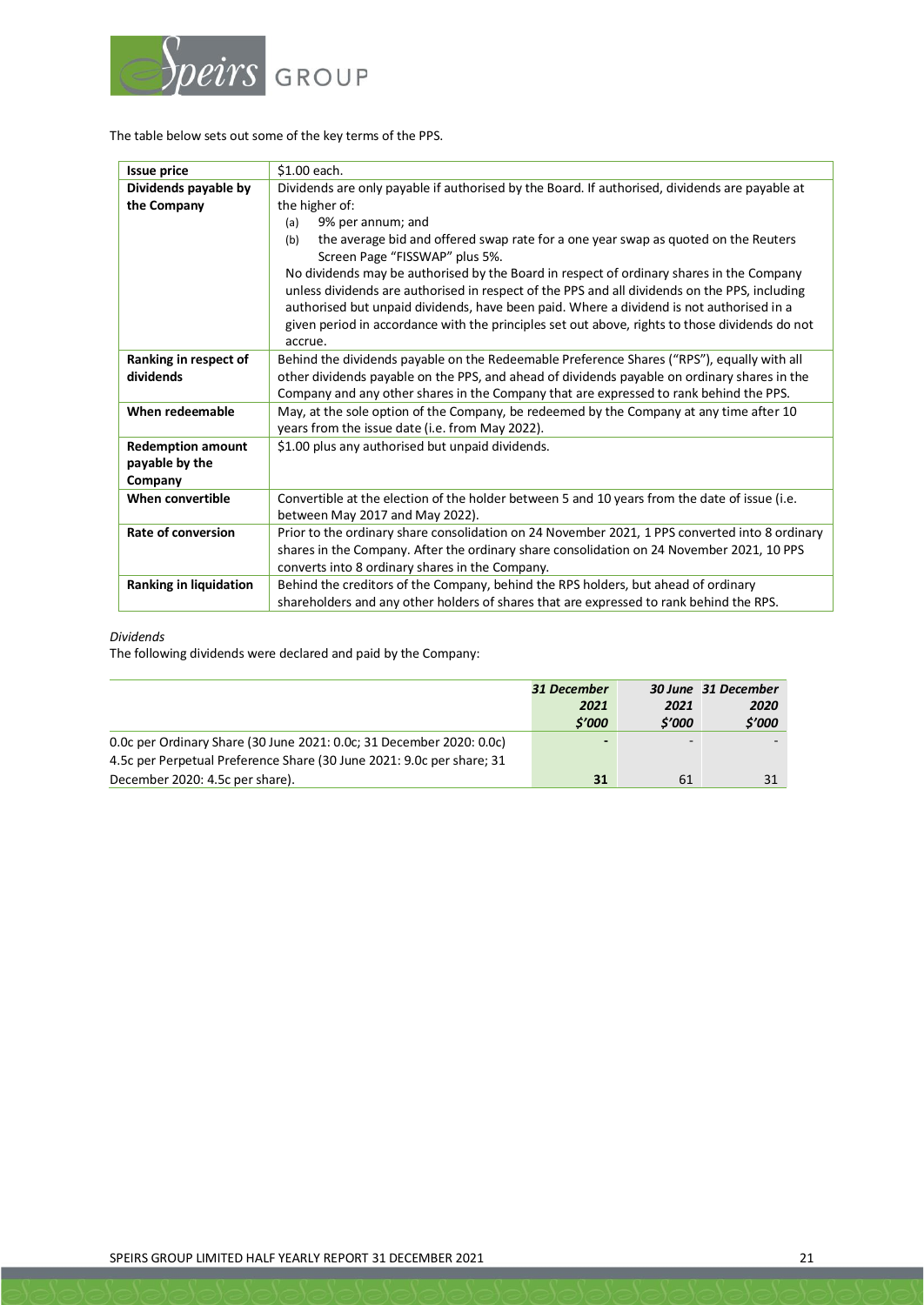

# 16 RECONCILIATION OF PROFIT/(LOSS) FOR THE PERIOD TO NET CASH FROM OPERATING ACTIVITIES

|                                                                 | 6 months    | 12 months | 6 months            |
|-----------------------------------------------------------------|-------------|-----------|---------------------|
|                                                                 | 31 December |           | 30 June 31 December |
|                                                                 | 2021        | 2021      | 2020                |
|                                                                 | \$'000      | \$'000    | \$'000              |
| Reconciliation of Profit/(Loss) for the Period to Net Cash from |             |           |                     |
| <b>Operating Activities</b>                                     |             |           |                     |
| Profit/(Loss) for the Period                                    | (202)       | 135       | (511)               |
| <b>Adjustments for Non-Cash Items:</b>                          |             |           |                     |
| Depreciation on Property, Plant and Equipment                   | 170         | 331       | 154                 |
| Amortisation of Intangible Assets                               | 17          | 27        | 14                  |
| Lease Payments on Right of Use Assets                           | (31)        | (86)      | (42)                |
| Bad Debts Written Off/(Recovered)                               |             | (3)       |                     |
| Profit/(Loss) Share Attributable to Non-Controlling Interest    | (14)        | 11        | (114)               |
| Impairment/(Reversal of Impairment) of Assets Held for Resale   |             | 19        |                     |
| Movement in Deferred Income Tax Asset                           |             | 133       | 133                 |
| Loss/(Gain) on Disposal of Property, Plant and Equipment        |             | (3)       | (3)                 |
| Gain On Fair Value Through Profit or Loss Financial Asset       |             | (338)     |                     |
|                                                                 | (60)        | 226       | (369)               |
| <b>Movement in Other Working Capital Items:</b>                 |             |           |                     |
| Change in Inventories                                           | (235)       | (23)      | (609)               |
| Change in Trade and Other Receivables and Prepayments           | (461)       | (466)     | (1, 101)            |
| Change in Trade and Other Payables                              | 301         | 489       | 1,142               |
| <b>Net Cash From Operating Activities</b>                       | (455)       | 226       | (937)               |

# 17 RELATED PARTIES

*Transactions with Key Management Personnel*

Key management personnel are considered to be the Directors of the Company and executives with the greatest authority for the strategic direction and management of the company.

*Key Management Personnel Compensati*on

|                                                  | <b>6 Months</b> | 12 Months | <b>6 Months</b> |
|--------------------------------------------------|-----------------|-----------|-----------------|
|                                                  | 31 December     | 30 June   | 31 December     |
|                                                  | 2021            | 2021      | 2020            |
|                                                  | \$'000          | \$'000    | \$'000          |
| Directors' Fees                                  | 49              | 98        | 49              |
| Consulting Fees Paid to Key Management Personnel | <b>172</b>      | 321       | 157             |
|                                                  | 221             | 419       | 206             |

At 31 December 2021 the amount of unpaid consulting fees payable to key management personnel was \$23,000 (30 June 2021: \$23,000; 31 December 2020: \$23,000).

Dividends paid on Perpetual Preference Shares to related parties and Perpetual Preference Shares held at period end were:

|                 | <b>PPS Dividends</b> | <b>PPS Dividends</b> | <b>PPS Dividends</b> |                   |                   |                   |
|-----------------|----------------------|----------------------|----------------------|-------------------|-------------------|-------------------|
|                 | <b>Six Months</b>    | Year Ended           | Six Months           | <b>PPS Shares</b> | <b>PPS Shares</b> | <b>PPS Shares</b> |
|                 | <b>Ended</b>         | 30 June              | Ended                | Held              | Held              | Held              |
|                 | 31 December          | 2021                 | 31 December          | 31 December       | 30 June           | 31 December       |
|                 | 2021                 | \$'000               | 2020                 | 2021              | 2021              | 2020              |
|                 | \$'000               |                      | \$'000               | \$'000            | \$'000            | \$'000            |
| Nelson Speirs - |                      |                      |                      |                   |                   |                   |
| Director        | 18                   | 35                   | 18                   | 389               | 389               | 389               |
| David Speirs -  |                      |                      |                      |                   |                   |                   |
| Director        | 13                   | 26                   | 13                   | 290               | 290               | 290               |
|                 | 31                   | 61                   | 31                   | 679               | 679               | 679               |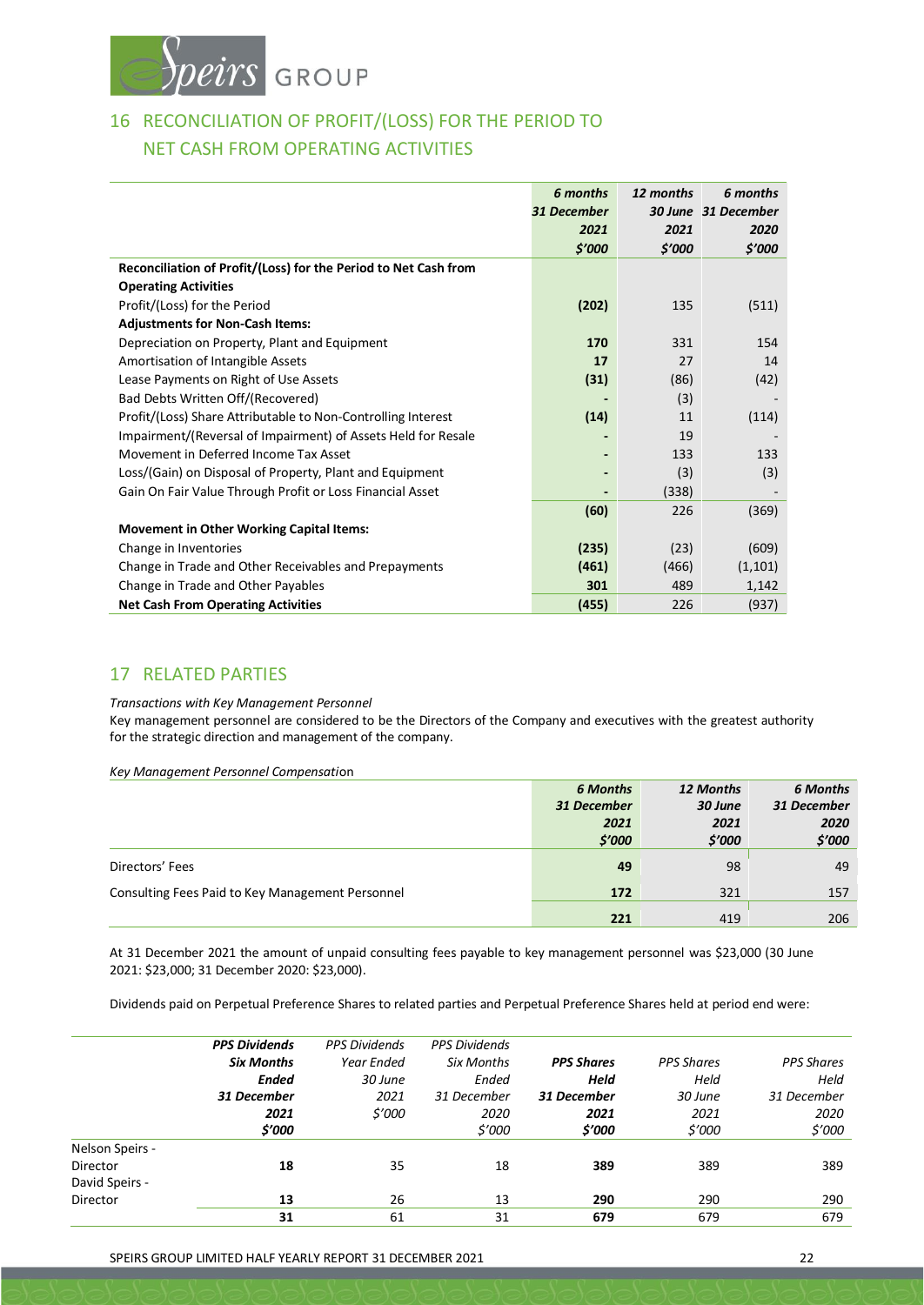

Dividends paid on **2021 Redeemable Preference Shares** to related parties and 2021 Redeemable Preference Shares held at period end were:

|                         | <b>RPS Dividends</b> | <b>RPS Dividends</b> | <b>RPS Dividends</b> |                          |                   |                   |
|-------------------------|----------------------|----------------------|----------------------|--------------------------|-------------------|-------------------|
|                         | <b>Six Months</b>    | Year Ended           | Six Months           | <b>RPS Shares</b>        | <b>RPS Shares</b> | <b>RPS Shares</b> |
|                         | <b>Ended</b>         | 30 June              | Ended                | <b>Held</b>              | Held              | Held              |
|                         | 31 December          | 2021                 | 31 December          | 31 December              | 30 June           | 31 December       |
|                         | 2021                 | \$'000               | 2020                 | 2021                     | 2021              | 2020              |
|                         | \$'000               |                      | \$'000               | \$'000                   | \$'000            | \$'000            |
| Derek Walker - Director |                      | 3                    |                      | $\blacksquare$           | 30                | 30                |
| Lee Simpson - Company   |                      |                      |                      |                          |                   |                   |
| Secretary               | 3                    | 11                   | 6                    | $\overline{\phantom{0}}$ | 126               | 126               |
|                         | 4                    | 14                   |                      |                          | 156               | 156               |

Dividends paid on **2025 Redeemable Preference Shares** to related parties and 2025 Redeemable Preference Shares held at period end were:

|                         | <b>RPS Dividends</b> | <b>RPS Dividends</b>         | <b>RPS Dividends</b> |                   |                   |                   |
|-------------------------|----------------------|------------------------------|----------------------|-------------------|-------------------|-------------------|
|                         | <b>Six Months</b>    | Paid Year                    | Six Months           | <b>RPS Shares</b> | <b>RPS Shares</b> | <b>RPS Shares</b> |
|                         | <b>Ended</b>         | Ended                        | Ended                | Held              | Held              | Held              |
|                         | 31 December          | 30 June                      | 31 December          | 31 December       | 30 June           | 31 December       |
|                         | 2021                 | 2021                         | 2020                 | 2021              | 2021              | 2020              |
|                         | \$'000               | \$'000                       | \$'000               | \$'000            | \$'000            | \$'000            |
| Derek Walker - Director |                      | $\qquad \qquad \blacksquare$ |                      | 29                |                   |                   |
| Lee Simpson - Company   |                      |                              |                      |                   |                   |                   |
| Secretary               | 3                    | $\overline{\phantom{0}}$     |                      | 138               | 12                |                   |
|                         | 4                    | $\overline{\phantom{0}}$     |                      | 167               | 12                |                   |

#### *Other Transactions with Key Management Personnel*

A number of key management personnel, or their related parties, hold positions in other entities that result in them having control or significant influence over the financial or operating policies of these entities.

A number of these entities transacted with the Group in the reporting period. The terms and conditions of the transactions with key management personnel and their related parties were no more favourable than those available, or for which might reasonably be expected to be available, on similar transactions to non-key management personnel related entities on an arm's length basis.

Entities with which Speirs Group Limited is deemed to be related are:

- Speirs Foods (2018) LP (a Limited Partnership in which Speirs Group has a 67% interest and is therefore a majority owned subsidiary;
- Speirs Investments LP (a wholly owned subsidiary); and
- Kane Investments Limited (a company which holds a 33% partnership interest in Speirs Foods (2018) LP).

Transactions with related parties during the period ended 31 December 2021 are summarised below:

#### o **Speirs Foods (2018) LP**

- Speirs Group Limited received a distribution of \$67,000 (30 June 2021: \$Nil; 31 December 2020: \$Nil) from Speirs Foods (2018) LP.
- Speirs Group Limited charged rent on land and buildings leased by Speirs Foods (2018) LP of \$82,500 (30 June 2021: \$165,000; 31 December 2020: \$82,500)
- Speirs Group Limited charged Speirs Foods (2018) LP \$33,000 (30 June 2021: \$66,000; 31 December 2020: \$33,000) in respect of corporate services provided by Speirs Group Limited.
- At 31 December 2021 Speirs Foods (2018) LP owed \$Nil (30 June 2021: \$Nil; 31 December 2020: \$60,300) to Speirs Group Limited in relation to distributions owing.
- Speirs Group Limited paid rates and water rates and recharged these to Speirs Foods (2018) LP of \$33,853 . (30 June 2021: \$48,880; 31 December 2020: \$Nil)
- Reimbursed Speirs Foods General Partner Limited \$13,307 (30 June 2021: \$30,978; 31 December 2020: \$15,918) in relation to costs incurred by Speirs Foods General Partner Limited in the execution of its duties as General Partner for the Limited Partnership.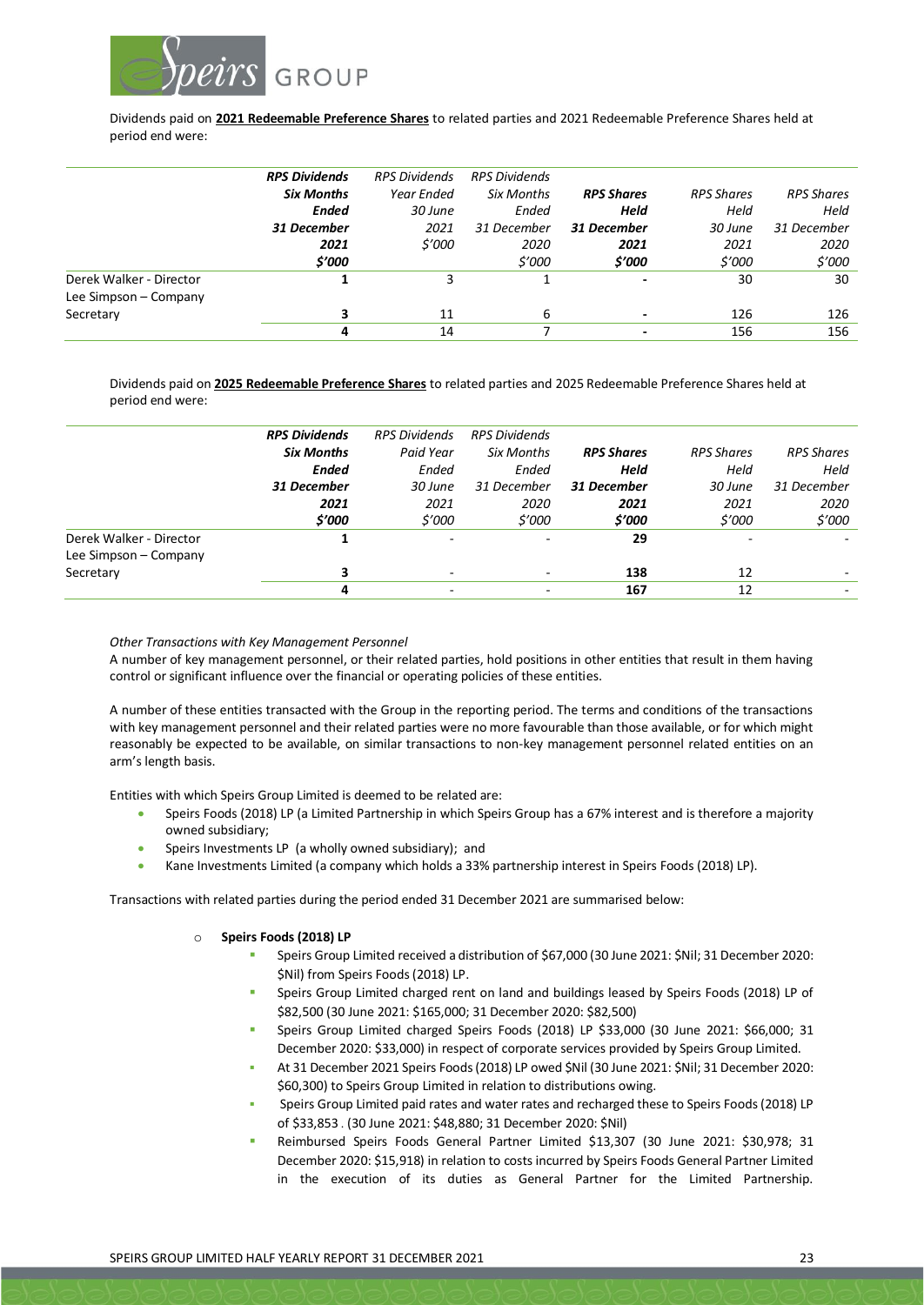

#### o **Speirs Investments LP**

- Speirs Group Limited provided an interest free loan to Speirs Investments LP in the amount of \$171,846. At 31 December 2021 the balance owed by Speirs Investments LP to Speirs Group Limited was \$171,846 (30 June 2021: \$171,846); 31 December 2020: \$171,846).
- Speirs Investments LP made a distribution of \$Nil (Year Ended 30 June 2021: \$229,128; Six Months Ended 31 December 2020: \$Nil) to Speirs Group Limited.

o **Kane Investments Limited**

- Kane Investments Limited received a distribution of \$33,000 (12 months 30 June 2021: \$Nil; 6 months 31 December 2020: \$Nil) from Speirs Foods (2018) LP.
- At 31 December 2020 Speirs Foods (2018) LP owed \$Nil (30 June 2021: \$Nil; 31 December 2020: \$29,700) to Kane Investments Limited in relation to distributions owing.

# 18 CAPITAL COMMITMENTS AND CONTINGENCIES

The Group was committed to the following at year end:

| 31 December 2021           | <b>Capital</b>     | <b>Total</b> |
|----------------------------|--------------------|--------------|
|                            | <b>Expenditure</b> |              |
|                            | \$'000             | \$'000       |
| Less than One Year         | 125                | 125          |
| Between One and Five Years |                    |              |
| More than Five Years       |                    |              |
|                            | 125                | 125          |
|                            |                    |              |
| 30 June 2021               | <b>Capital</b>     | <b>Total</b> |
|                            | <b>Expenditure</b> |              |
|                            | \$'000             | \$'000       |
| Less than One Year         | 13                 | 13           |
| Between One and Five Years |                    |              |
| More than Five Years       |                    |              |
|                            | 13                 | 13           |
|                            |                    |              |
| 31 December 2020           | <b>Capital</b>     | <b>Total</b> |
|                            | <b>Expenditure</b> |              |
|                            | \$'000             | \$'000       |
| Less than One Year         |                    |              |
| Between One and Five Years |                    |              |
| More than Five Years       |                    |              |
|                            |                    |              |

*Contingent Liabilities and Contingent Assets*

The Group has no contingent liabilities or contingent assets (30 June 2021: Nil; 31 December 2020: Nil).

# 19 EVENTS AFTER THE REPORTING PERIOD

There have been no events subsequent to balance date requiring disclosure in, or adjustment to, the financial statements.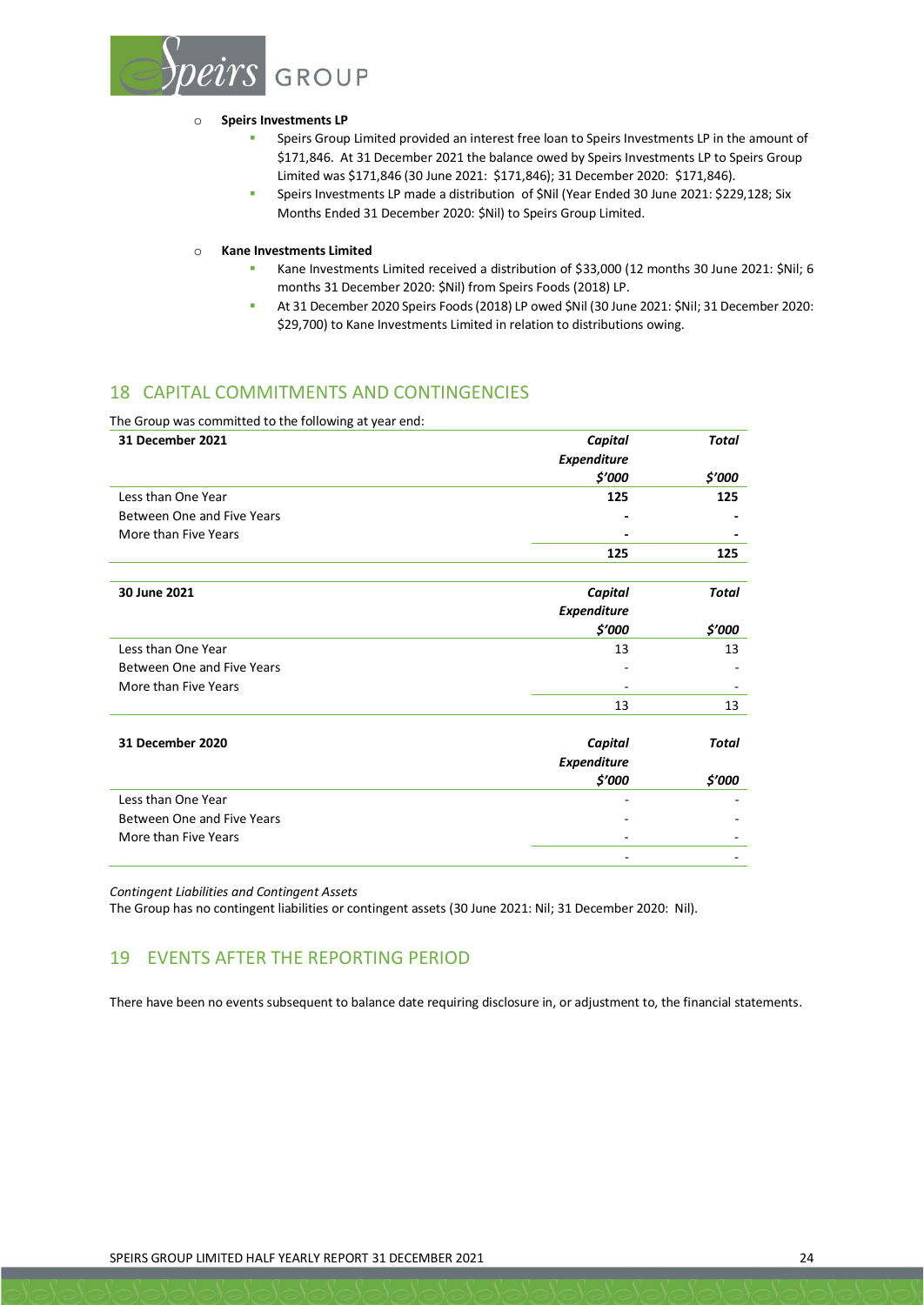

# 20 NET TANGIBLE ASSETS PER ORDINARY SHARE

|                                                                                                                   | 31 December<br>2021 | 30 June<br>2021 | 31 December<br>2020 |
|-------------------------------------------------------------------------------------------------------------------|---------------------|-----------------|---------------------|
| Net Tangible Assets Per Ordinary Share                                                                            | 2.34                | 0.26            | 0.20                |
| Adjusted Comparative Net Tangible Assets per Share to Reflect 1 for<br>10 Share Consolidation on 24 November 2021 | N/A                 | 2.60            | 2.00                |

# 21 REVENUE

The following table summarises some key characteristics of the Group's revenue streams.

|                                     | <b>31 December 2021</b>    | 30 June 2021                | 31 December 2020           |
|-------------------------------------|----------------------------|-----------------------------|----------------------------|
| Geographical Region                 | New Zealand - 100% of      | New Zealand - 100%          | New Zealand - 100% of      |
|                                     | Revenue                    | of Revenue                  | Revenue                    |
| Type of Goods                       | Salads and fresh cut       | Salads and fresh cut        | Salads and fresh cut       |
|                                     | vegetables                 | vegetables                  | vegetables                 |
| <b>Customers/Sales Channels</b>     | Supermarket Chains-        | Supermarket Chains          | Supermarket Chains - 95%   |
|                                     | 99% of Revenue             | -98% of Revenue             | of Revenue                 |
| Timing of Transfer of Goods         | Revenue from goods or      | Revenue from goods          | Revenue from goods or      |
|                                     | services transferred to    | or services                 | services transferred to    |
|                                     | customers at a point in    | transferred to              | customers at a point in    |
|                                     | time - 100% of Revenue     | customers at a point        | time - 100% of Revenue     |
|                                     |                            | in time - 100% of           |                            |
|                                     |                            | Revenue                     |                            |
| <b>Transaction Pricing</b>          | Each good sent to          | Each good sent to           | Each good sent to          |
|                                     | customers is individually  | customers is                | customers is individually  |
|                                     | priced on the associated   | individually priced on      | priced on the associated   |
|                                     | invoice. Any payment       | the associated              | invoice. Any payment       |
|                                     | discounts available to     | invoice. Any payment        | discounts available to     |
|                                     | customers is netted off    | discounts available to      | customers is netted off    |
|                                     | revenue in the month in    | customers is netted         | revenue in the month in    |
|                                     | which the sale took place. | off revenue in the          | which the sale took place. |
|                                     |                            | month in which the          |                            |
|                                     |                            | sale took place.            |                            |
| Timing of Revenue Recognition       | When the customer takes    | When the customer           | When the customer takes    |
|                                     | undisputed control of the  | takes undisputed            | undisputed control of the  |
|                                     | goods. This occurs when    | control of the goods.       | goods. This occurs when    |
|                                     | the goods are delivered to | This occurs when the        | the goods are delivered to |
|                                     | the customer.              | goods are delivered         | the customer.              |
|                                     |                            | to the customer.            |                            |
| <b>Payment Terms</b>                | Generally, 30 days after   | Generally 30 days           | Generally, 30 days after   |
|                                     | the goods have been        | after the goods have        | the goods have been        |
|                                     | supplied. There are no     | been supplied. There        | supplied. There are no     |
|                                     | subsequent performance     | are no subsequent           | subsequent performance     |
|                                     | obligations.               | performance<br>obligations. | obligations.               |
| Key Assumptions and Judgements      | <b>None</b>                | None                        | None                       |
| in Relation to Revenue Recognition  |                            |                             |                            |
| Credit Risk Associated with         | <b>Minimal</b>             | Minimal                     | Minimal                    |
| Revenue                             |                            |                             |                            |
| Obligation to Provide a Credit Note | Only in relation to goods  | Only in relation to         | Only in relation to goods  |
| for Returned Goods                  | which arrive in a damaged  | goods which arrive in       | which arrive in a damaged  |
|                                     | condition. These equate    | a damaged condition.        | condition. These equate    |
|                                     | to approximately 2% of all | These equate to             | to approximately 2% of all |
|                                     | sales made. At balance     | approximately 2% of         | sales made. At balance     |
|                                     | date the obligations to    | all sales made. At          | date the obligations to    |
|                                     | provide a credit note for  | balance date the            | provide a credit note for  |
|                                     | returned goods was         | obligations to              | returned goods was         |
|                                     | immaterial.                | provide a credit note       | immaterial.                |
|                                     |                            | for returned goods          |                            |
|                                     |                            | was immaterial.             |                            |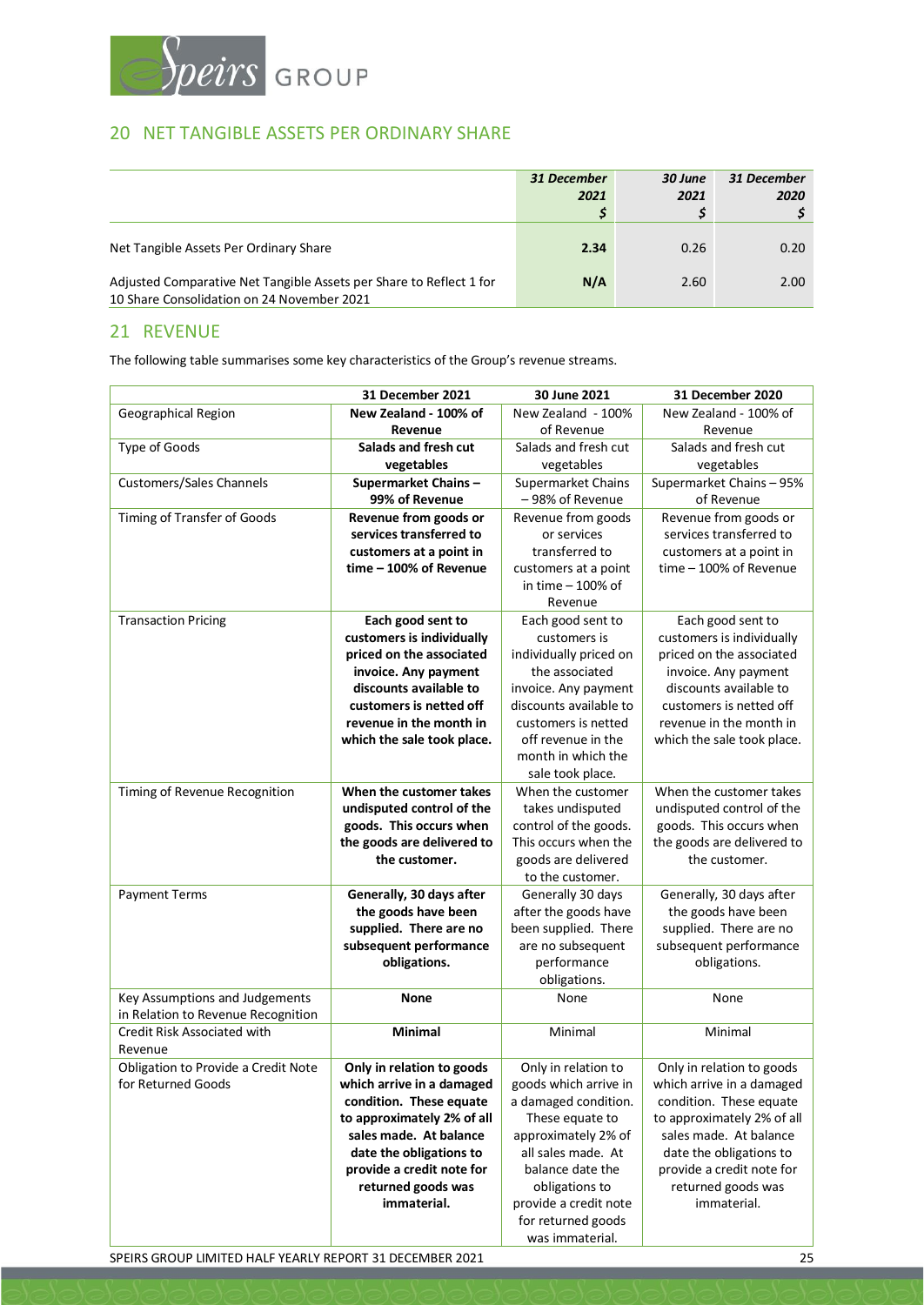

# 22 LEASING

#### *NZ IFRS 16 Leases*

The Group has leases for motor vehicles, forklifts and some IT equipment. The lease liabilities are secured over the related underlying assets. With the exception of short-term leases and leases of low-value underlying assets, each lease is reflected on the balance sheet as a right-of-use asset and a lease liability. The Group classifies its right-of-use assets in a consistent manner to its property, plant and equipment.

Each lease generally imposes a restriction that, unless there is a contractual right for the Group to sublet the asset to another party, the right-of-use asset can only be used by the Group. Leases are either non-cancellable or may only be cancelled by incurring a substantive termination fee. Some leases contain an option to extend the lease for a further term. The Group is prohibited from selling or pledging the underlying leased assets as security. The Group must insure items of property, plant and equipment and incur maintenance fees on such items in accordance with the lease contracts.

Lease liabilities are presented in the Consolidated Statement of Financial Position as follows:

|                                 | 31 December | 30 June | 31 December |
|---------------------------------|-------------|---------|-------------|
|                                 | 2021        | 2021    | 2020        |
|                                 | \$'000      | \$'000  | \$'000      |
| Lease Liabilities (current)     | 76          | 72      | 75          |
| Lease Liabilities (non-current) | 109         | 75      | 92          |
|                                 | 185         | 147     | 167         |

Future minimum lease payments are as follows:

#### **Minimum Lease Payments Due**

| 31 December 2021          | Within | $1$ to 5 | After 5 | <b>Total</b> |
|---------------------------|--------|----------|---------|--------------|
|                           | 1 Year | Years    | Years   |              |
|                           | \$'000 | \$'000   | \$'000  | \$'000       |
| Lease Payments            | 86     | 117      |         | 203          |
| <b>Finance Charges</b>    | (10)   | (8)      |         | (18)         |
| <b>Net Present Values</b> | 76     | 109      | -       | 185          |
|                           |        |          |         |              |
| 31 June 2021              | Within | $1$ to 5 | After 5 | <b>Total</b> |
|                           | 1 Year | Years    | Years   |              |
|                           | \$'000 | \$'000   | \$'000  | \$'000       |
| Lease Payments            | 82     | 80       |         | 162          |
| <b>Finance Charges</b>    | (10)   | (5)      |         | (15)         |
| <b>Net Present Values</b> | 72     | 75       | ۰       | 147          |
|                           |        |          |         |              |
| 31 December 2021          | Within | $1$ to 5 | After 5 | <b>Total</b> |
|                           | 1 Year | Years    | Years   |              |
|                           | \$'000 | \$'000   | \$'000  | \$'000       |
| Lease Payments            | 87     | 100      |         | 187          |
| <b>Finance Charges</b>    | (12)   | (8)      |         | (20)         |
| <b>Net Present Values</b> | 75     | 92       |         | 167          |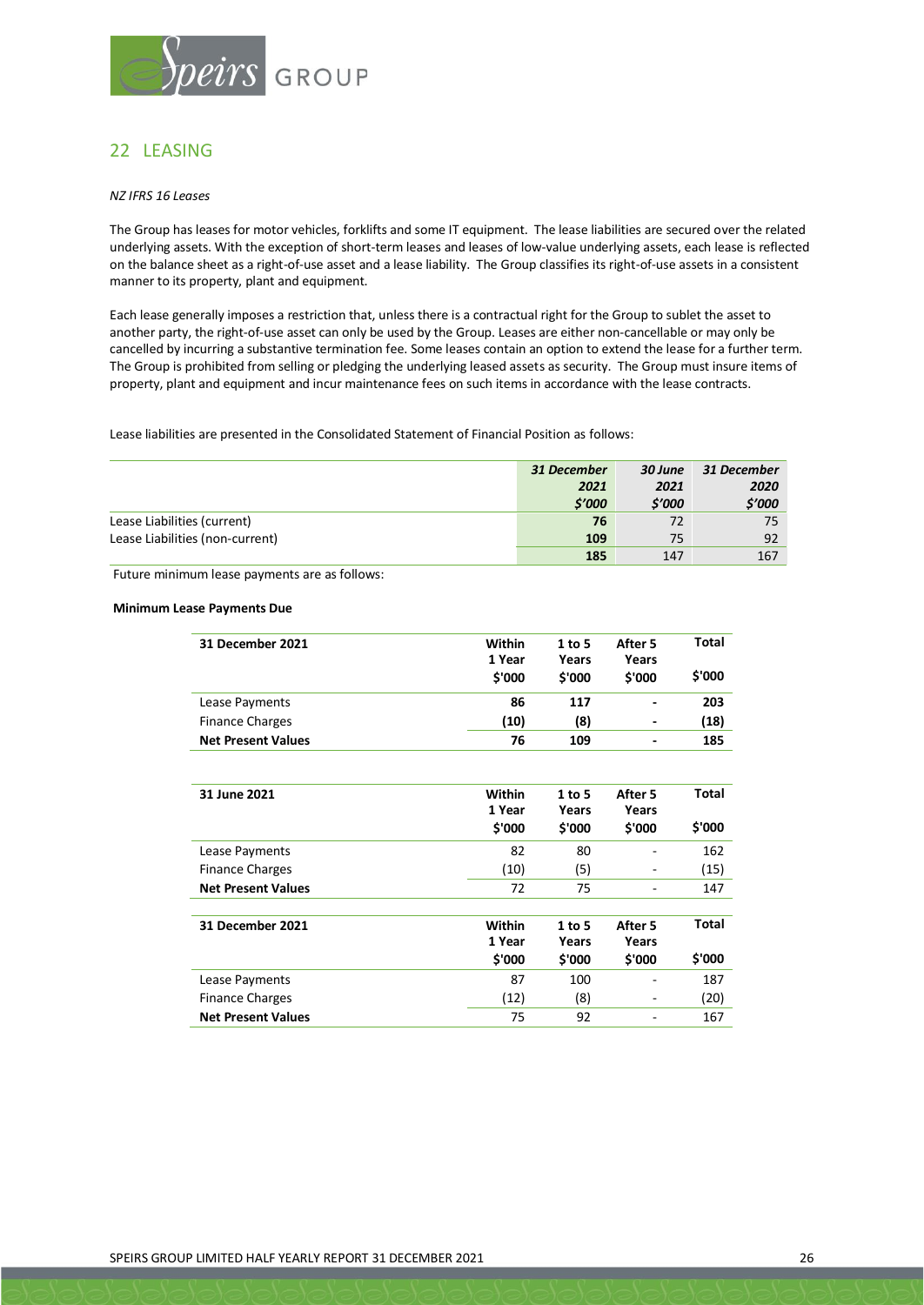

Additional information on the right-of-use assets by class of assets is as follows:

31 December 2021

|                                  | <b>Carrying Amount</b><br>\$'000 | <b>Depreciation Expense</b><br>\$'000 | Impairment<br>\$'000     |
|----------------------------------|----------------------------------|---------------------------------------|--------------------------|
| Computer Equipment               | 66                               |                                       | $\overline{\phantom{0}}$ |
| Vehicles                         | 58                               | 14                                    | $\overline{\phantom{0}}$ |
| Other Plant and Equipment        | 55                               | 14                                    | $\overline{\phantom{0}}$ |
| <b>Total Right-of-Use Assets</b> | 179                              | 35                                    | -                        |

#### 30 June 2021

|                                  | <b>Carrying Amount</b> | <b>Depreciation Expense</b> | Impairment |
|----------------------------------|------------------------|-----------------------------|------------|
|                                  | \$'000                 | \$′000                      | \$'000     |
| Computer Equipment               | 22                     | 25                          |            |
| Vehicles                         | 47                     | 36                          |            |
| Other Plant and Equipment        | 68                     | 28                          |            |
| <b>Total Right-of-Use Assets</b> | 137                    | 89                          |            |

31 December 2020

|                                  | <b>Carrying Amount</b> | <b>Depreciation Expense</b> | Impairment |
|----------------------------------|------------------------|-----------------------------|------------|
|                                  | \$'000                 | \$'000                      | \$'000     |
| Computer Equipment               | 35                     | 13                          |            |
| <b>Vehicles</b>                  | 40                     | 17                          |            |
| Other Plant and Equipment        | 83                     | 14                          |            |
| <b>Total Right-of-Use Assets</b> | 158                    | 44                          |            |

#### **Lease Payments Not Recognised as a Liability**

The Group has elected not to recognise a lease liability for short term leases (leases with an expected term of 12 months or less) or for leases of low value assets. Payments made under such leases are expensed on a straight line basis.

The table below describes the nature of the Group's leasing activities by type of right-of-use asset recognised on the Consolidated Statement of Financial Position at 31 December 2021:

| Right-of-Use<br>Asset | Number of<br>Right-of-<br>Use Assets<br>Leased | Range of<br>Remaining<br>Terms | Average<br>Remaining<br>Lease Term | Number of<br>Leases with<br>Extension<br>Options | Number of<br>Leases with<br>Options to<br>Purchase | Number of<br>Leases with<br>Variable<br>Payments<br>Linked to an<br>Index | Number of<br>Leases with<br>Termination<br>Options |
|-----------------------|------------------------------------------------|--------------------------------|------------------------------------|--------------------------------------------------|----------------------------------------------------|---------------------------------------------------------------------------|----------------------------------------------------|
| Computer              |                                                | 36 to 58                       |                                    |                                                  |                                                    |                                                                           |                                                    |
| Equipment             | 2                                              | months                         | 50 months                          | 0                                                | 0                                                  | 0                                                                         | 0                                                  |
|                       |                                                | 7 to 36                        |                                    |                                                  |                                                    |                                                                           |                                                    |
| Vehicles              | 4                                              | months                         | 27 months                          | 0                                                | 0                                                  | 0                                                                         | 0                                                  |
| <b>Other Plant</b>    |                                                |                                |                                    |                                                  |                                                    |                                                                           |                                                    |
| and                   |                                                | 19 to 33                       |                                    |                                                  |                                                    |                                                                           |                                                    |
| Equipment             | 3                                              | months                         | 26 months                          | 0                                                | 0                                                  | 0                                                                         | 0                                                  |